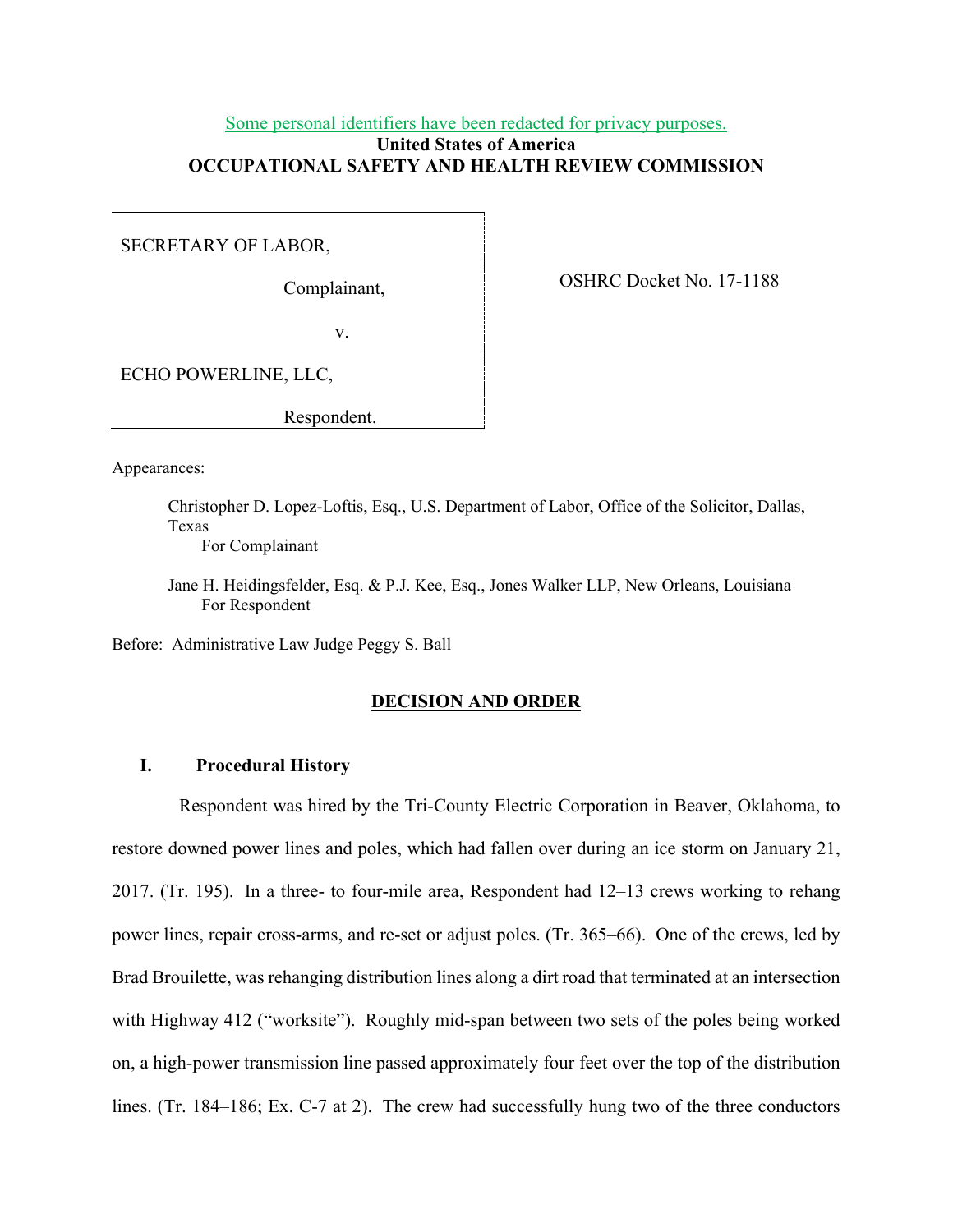and was in the process of hanging the third and final conductor when the crew members heard somebody yell. (Tr. 75, [1](#page-1-0)13). Two of the employees working as groundmen<sup>1</sup> fell to the ground, having suffered an electrical shock. (Tr. 74–75). One employee suffered burns to his arms and feet, and the other employee died from electrocution, notwithstanding his coworkers' efforts to resuscitate him. (Tr. 255; Ex. C-6).

Consistently with its obligations under the Occupational Safety and Health Act ("the Act"), Respondent reported the hospitalization and fatality within 24 hours of the incident. (Tr. 196; Ex. C-15). In response, Complainant dispatched Compliance Safety and Health Officer (CSHO) Robert Gay to conduct an inspection. (Tr. 245–46). After the accident, the trucks and equipment had been removed from the worksite, requiring CSHO Gay to reconstruct what happened based on his interviews with the crew members and what he could observe at the location where the accident occurred. (Tr. 247–53; Ex. C-5). Ultimately, CSHO Gay determined Respondent failed to take proper precautions when rehanging the conductors near Highway 412 in violation of the Act. Accordingly, Complainant issued a *Citation and Notification of Penalty*, alleging a serious violation of 29 C.F.R.  $\S$  1926.964(b)(1) and proposing a penalty of  $$12,675$ .

Respondent submitted its Notice of Contest to Complainant, thereby initiating the present matter. A trial was held on July 26, 2018, in New Orleans, Louisiana. The following individuals testified: (1) Brad Brouillette, Respondent's on-site foreman; (2) Austin Ducote, a lineman for Respondent; (3) [redacted], an apprentice lineman; (4) Mike Grouvillia, Respondent's safety director; (5) CSHO Robert Gay; (6) Jeff Reed, Respondent's general foreman; and (7) Mike

<span id="page-1-0"></span><sup>1.</sup> A groundman is a gofer, of sorts. According to Marcotte, Respondent's expert, when he worked as a groundman, he sent the tools up, pulled the ropes out, pulled handlines, raised conductors, and generally helped raise materials and tools to the linemen. (Tr. 410).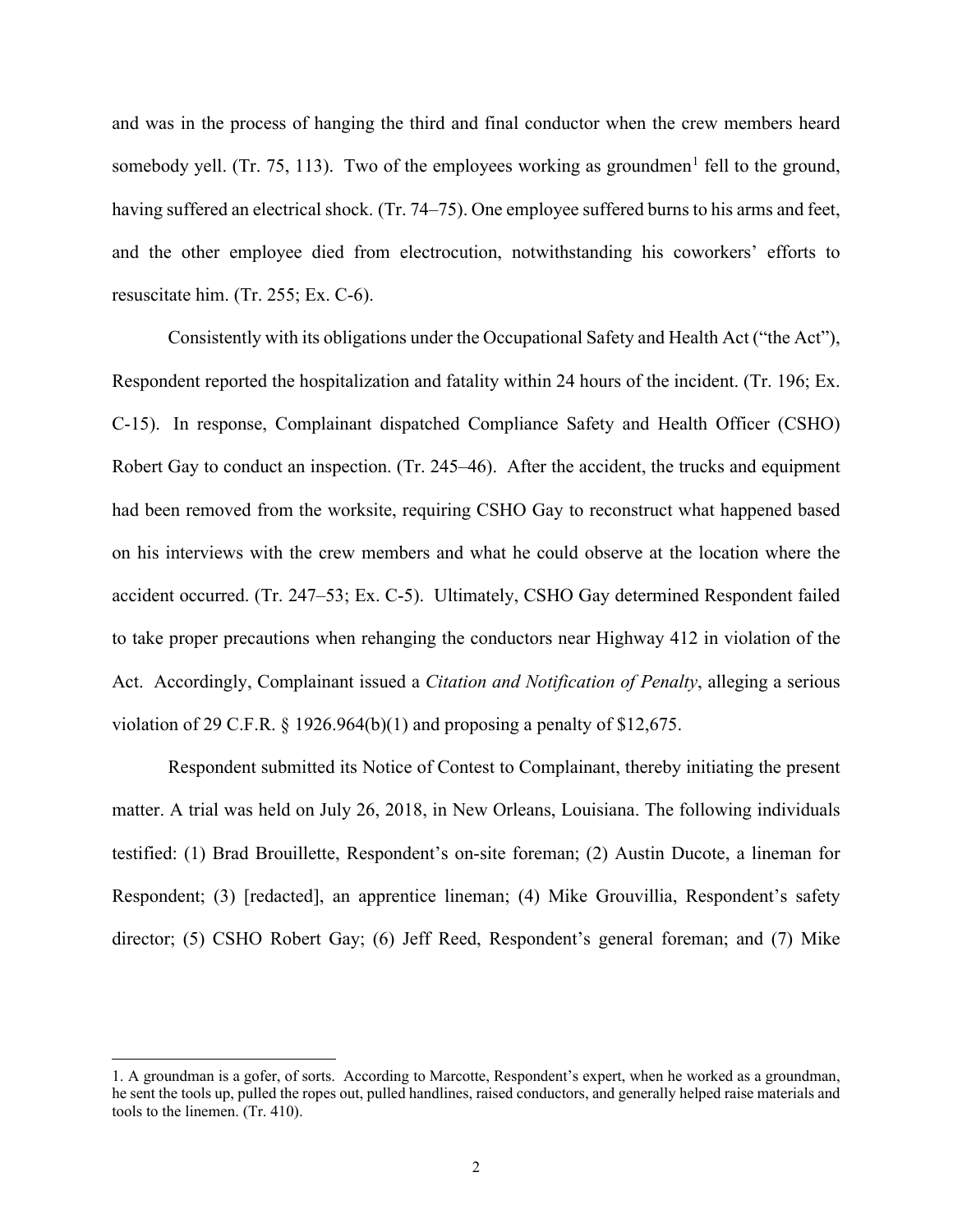Marcotte, Respondent's designated expert and Director of Utilities for the City of Alexandria, Louisiana.

Both parties submitted post-trial briefs, which the Court has considered, along with the record evidence, and relevant law. As will be discussed in depth below, the Court finds Respondent failed to employ adequate measures to minimize the possibility the distribution wire would contact the energized transmission cable<sup>[2](#page-2-0)</sup> in violation of 29 C.F.R. § 1926.964(b)(1).

## **II. Stipulations & Jurisdiction**

As indicated in their joint stipulation statement, submitted July 13, 2018, the parties agree the Commission has jurisdiction over this proceeding pursuant to section 10(c) of the Act, 29 U.S.C. § 659(c), and Respondent is an employer engaged in a business affecting commerce within the meaning of section 3(5) of the Act, 29 U.S.C. § 652(5). *Slingluff v. OSHRC*, 425 F.3d 861 (10th Cir. 2005). The remaining stipulations merely indicate agreements about procedural matters involving the issuance of the Citation and related Notice of Contest.

#### **III. Factual Background**

The facts of this case are not in serious dispute. The factual challenge in this case is recreating the scene of the accident based on the employees' accounts provided after the fact. While the particular poles and cables at issue were still in the same location, the vehicles and people had already been removed from the site by the time CSHO Gay arrived. While this is not unusual in and of itself, the difficulty lies in assessing the efficacy of certain safeguards based on their proximity to various hazards, which is an important consideration when dealing with high-voltage power sources. *See, e.g.,* 29 C.F.R. § 1926.960(c) (addressing minimum approach distances). Thus, as reflected below, the Court places substantial weight on the employees' testimony insofar

<span id="page-2-0"></span><sup>2.</sup> The case law, standards, and testimony tend to use the following terms interchangeably: cable, wire, conductor, phase, and lines. While trying to remain consistent, the Court uses some of those terms interchangeably, as well.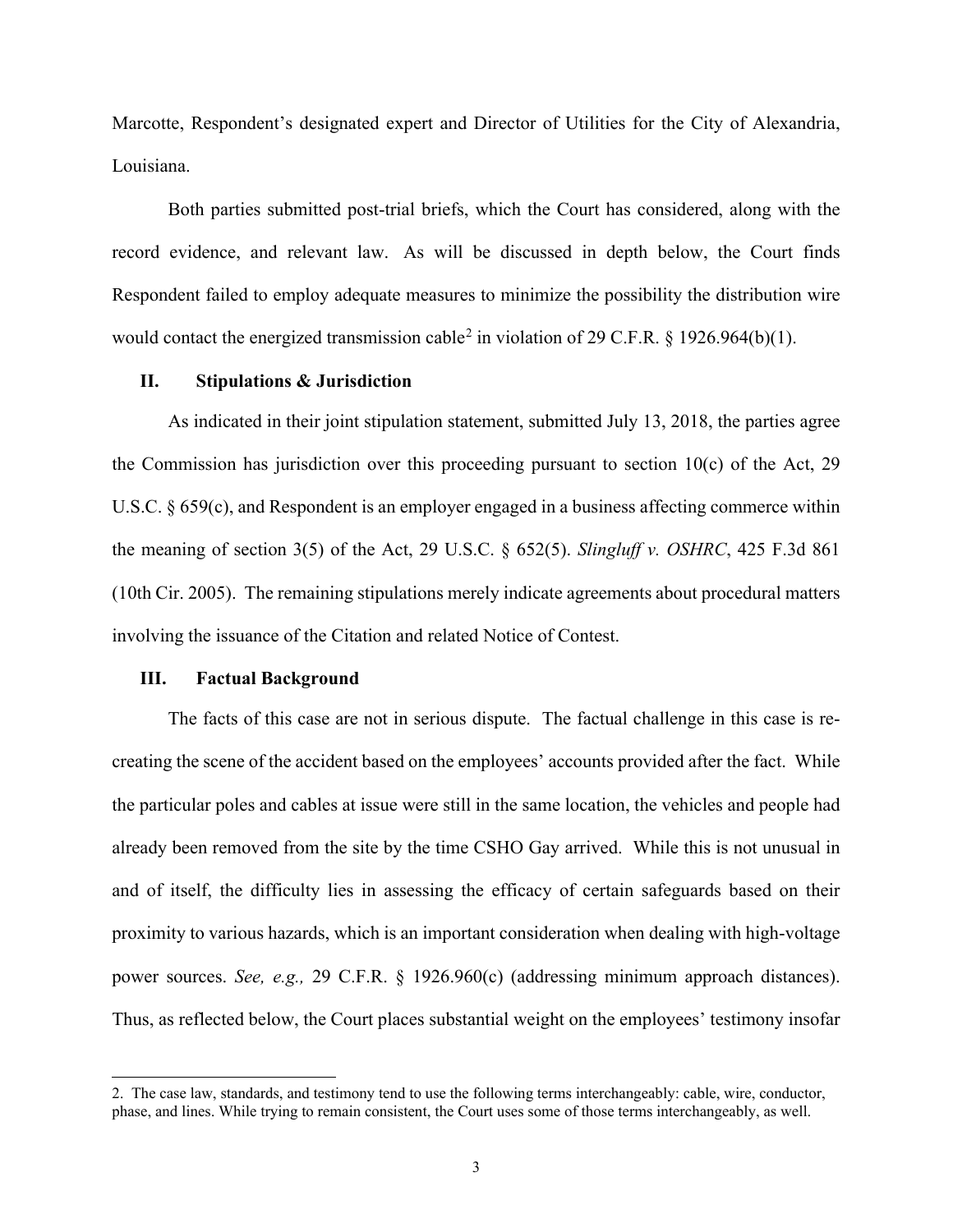as their direct observations are concerned; however, as will be discussed later, their conclusions are not entitled to the same level of deference.

Respondent had multiple crews working to restore power in the area surrounding Beaver, Oklahoma, after an ice storm came through. This case is concerned with the crews supervised by Brouillette and Chris Bassett.<sup>[3](#page-3-0)</sup> The crews began work on the worksite located at the intersection of Highway 412 and 4120 in Beaver, Oklahoma. (Tr. 35). At this location, all three distribution lines running in a north-south direction had fallen to the ground as a result of the storm. (Tr. 59, 248, 257–58; Ex. C-5). In some cases, this was the result of the crossarms, which previously held the lines in place, falling apart or breaking. (Tr. 249, 257–58). Ultimately, it was up to Brouillette's crew to repair and re-hang the lines, repair and/or replace damaged crossarms, and restore power. (Tr. 33).

 Prior to beginning work, Brouillette gathered the crews to discuss the plan for re-hanging the distribution lines. (Tr. 56–57; Ex. C-12). He addressed how the work would be carried out and the plan for executing the work safely, including Personal Protective Equipment (PPE), positioning of equipment and people, and the use of barriers. (Tr. 57–62; Ex. C-12). Re-hanging the downed lines presented two significant electrical hazards: (1) the downed distribution lines connected to a pole that had additional, energized distribution lines running perpendicularly to them; and (2) approximately two to three spans down from the junction mentioned in (1), energized transmission lines ran over the top of the downed distribution lines.<sup>[4](#page-3-1)</sup> (Tr. 47, 174–75; Ex. C-5). Prior to

<span id="page-3-0"></span><sup>3.</sup> Although two foremen were present at the worksite, Mr. Bassett did not testify, and very little evidence was introduced regarding his presence at the site. Accordingly, the remainder of this decision will simply refer to Mr. Brouillette as the individual in charge of the worksite.

<span id="page-3-1"></span><sup>4.</sup> A distribution line carries 7200 volts, whereas a transmission line carries 69,000 volts, typically expressed as 7.2kv and 69 kv, respectively. (Tr. 47). For clarification, the transmission lines remained at their original height, roughly 24 feet above the ground and carry electricity to substations. (Tr. 47, 186). According to Michael Grouvillia, when the distribution lines were at normal height, the transmission lines were located about four feet above them. (Tr. 184– 186).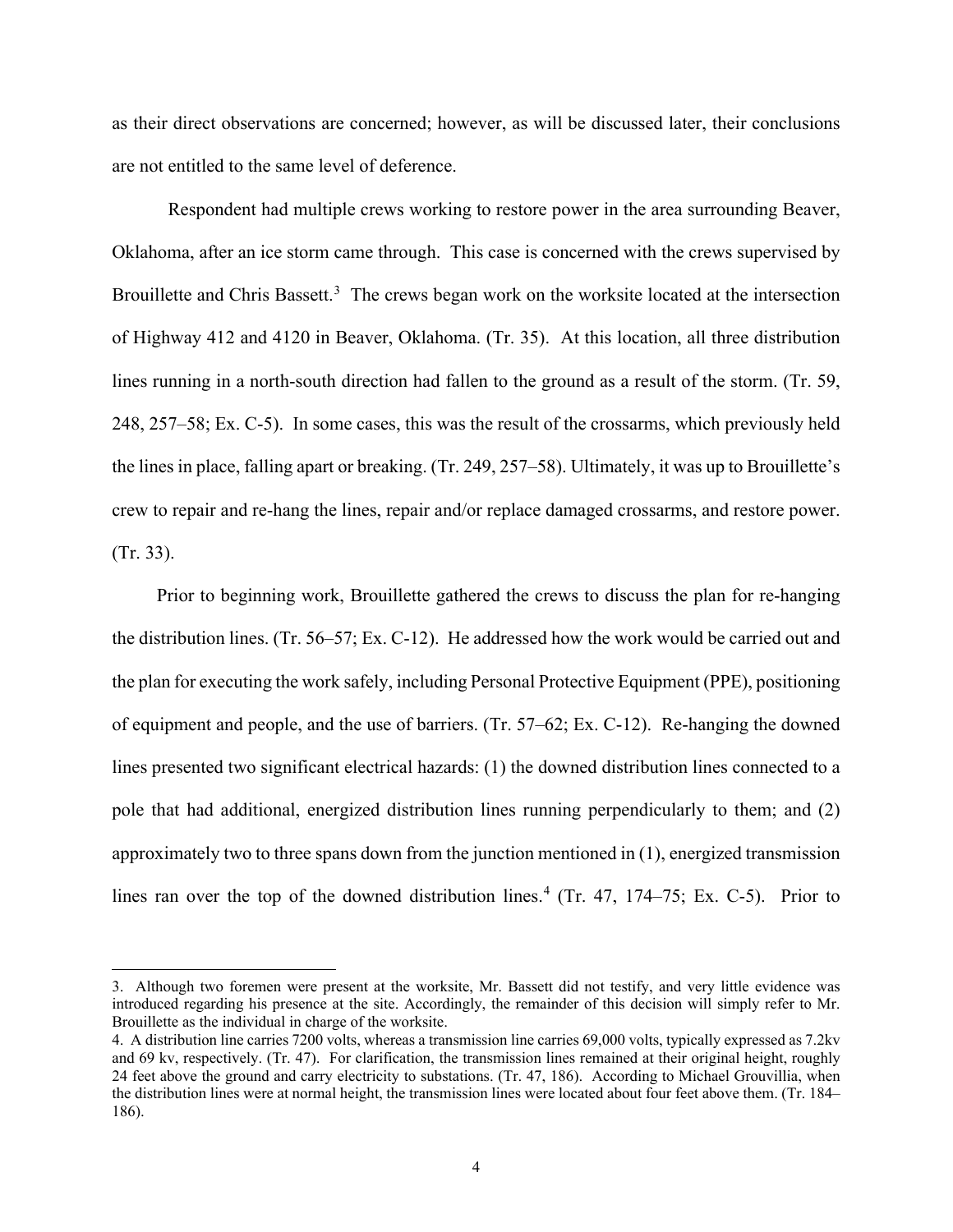beginning any work on the downed wire, Respondent had to put various safeguards into place. In the case of the adjacent transmission and distribution lines, Respondent used different methods for guarding against contact with each.

 In the case of the adjacent distribution lines, Respondent's crew placed rubber blankets, also known as "guts", over the potential points of contact along the energized line. (Tr. 50, 100; Ex. C-5 at 4–7). This was standard procedure and in accordance with the dictates of Respondent's safety manual. (Ex. C-16 at 87, ¶21). No one in Respondent's crew was authorized, trained, or qualified to perform work on transmission lines. (Tr. 120, 150, 229). This meant they could not install the same barriers on the transmission lines as they did on the distribution lines, which they were qualified to work on. (Tr. 52). Instead, Brouillette designated one of the bucket trucks to serve as a barrier between the yet-to-be-hung distribution lines and the overhanging transmission lines. (Tr. 47; Ex. C-26 at ECHO-00018, C-27, C-28). According to Brouillette, the bucket truck, operated by Wayne,<sup>[5](#page-4-0)</sup> was parked at the nearest distribution pole, and its arm and attached bucket were raised over the distribution line to prevent it from whipping upward into the transmission line. (Tr. 70– 71). He wanted to make it clear that Wayne was not positioned directly under the transmission line, but instead 15 feet to the north of it, consistently with Respondent's minimum clearance distance to a 69kv line. (Tr. 192; Ex. C-17 at 33).

 In addition to the foregoing safeguards, Brouillette noticed the distribution pole adjacent to the 69kv lines was too tall, which placed the distribution lines too close to the overhanging transmission lines. (Tr. 98). Accordingly, he decided to shorten the distribution pole to maintain a safe distance between the distribution and transmission lines. (Tr. 98). Further, Respondent's employees were equipped with various forms of PPE, depending on their respective job duties and

<span id="page-4-0"></span><sup>5.</sup> Wayne's real name is Blake Hunley.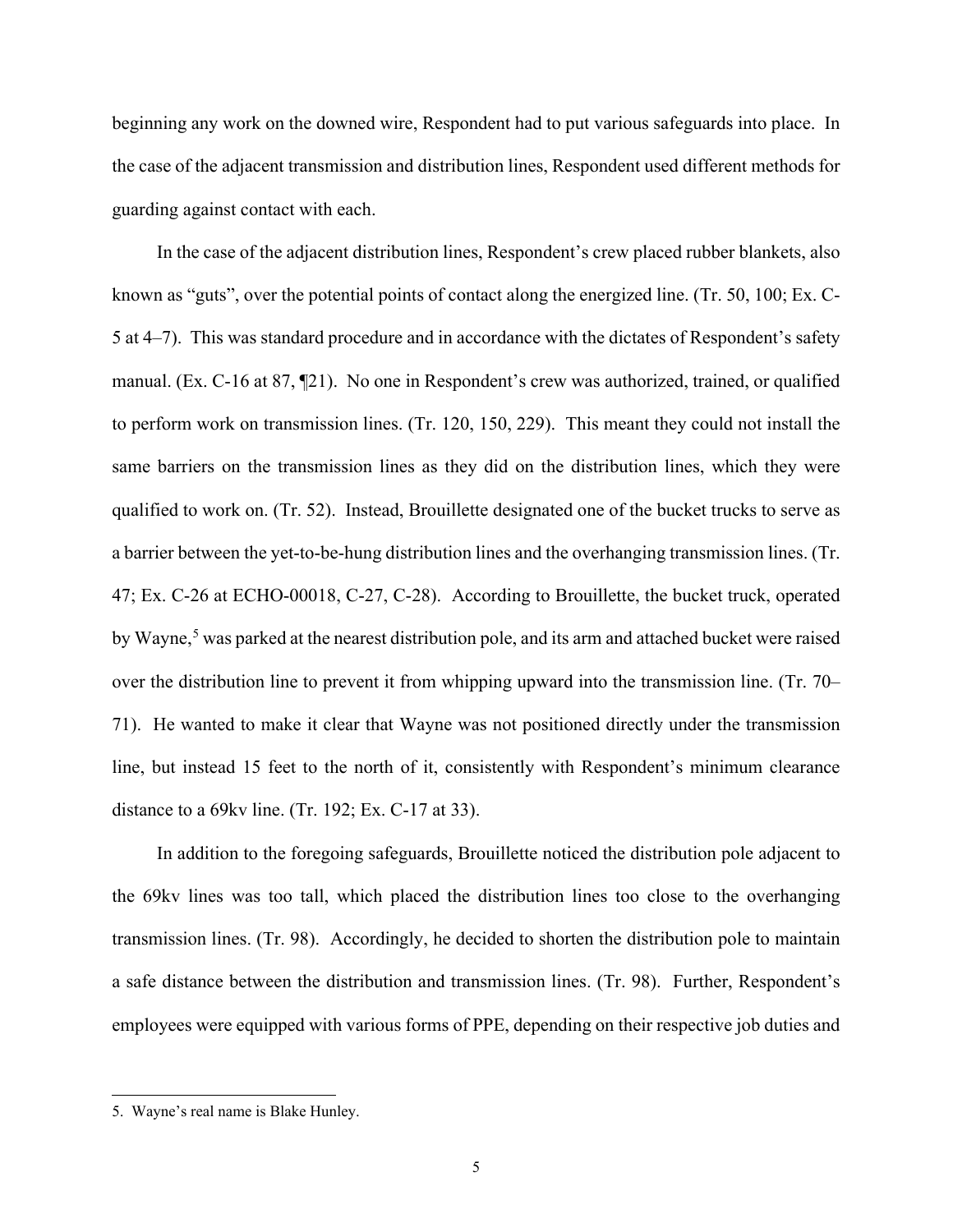location. The linemen were all stationed in bucket trucks along the span of distribution wire to be installed, and each of them were equipped with the necessary PPE. (Tr. 87–88, 93; Ex. C-26). The bucket trucks were grounded and insulated in various locations. (Tr. 219–220). The groundmen, who were responsible for laying out and eventually raising the line to the linemen, wore electrical gloves rated to 30kv and sleeves, along with fire retardant clothing ("FRC"). (Tr. 60–61; Exs. C-6, C-12).

 On the day of the accident, as depicted in the diagram created by Mike Grouvillia, Respondent's Safety Director, Respondent had three bucket trucks and one digger truck on site.<sup>[6](#page-5-0)</sup> (Tr. 45–47; Ex. C-25). Wayne was directed to set his bucket to the north of the 69kv line and place his boom over the three-phase distribution line to prevent contact with the 69kv line. (Tr. 70–71; Ex. C-25). Linemen Taylor Hukins and Austin Ducote set their bucket trucks near the junction pole where the downed distribution lines came to a dead end, and another set of energized distribution lines ran perpendicular to the downed set. (Tr. 47, 174–75; Ex. C-5 at 6–7). Hukins and Ducote placed rubber line hoses and rubber blankets over the energized lines. (Tr. 121, 175; Ex. C-5 at 6–7). Groundmen [redacted], Roch Bordelon, [redacted], David Townsend, and Jake Thompson were all stationed near Hukins and Ducote. (Ex. C-28).

According to Brouillette, the groundmen had to "walk up" the wire, which required them to lay out the downed wire in separate strands along the ground before they could be pulled up and laid on the cross-arms of the poles for installation. (Tr. 62–63; Ex. C-25). This prevented the wires from becoming tangled amongst themselves prior to setting them in place. (Tr. 62). Meanwhile, the linemen, after installing barriers, set up a hoist and handline system, which allowed the groundmen to pull up the downed distribution line to the linemen, who set the lines into dead-end

<span id="page-5-0"></span><sup>6.</sup> The diagram was created with input based on post-accident interviews. (Ex. C-25). Another diagram created by Brouilette at trial reflects a similar orientation of trucks and employees. (Tr. 66–67; Ex. C-28).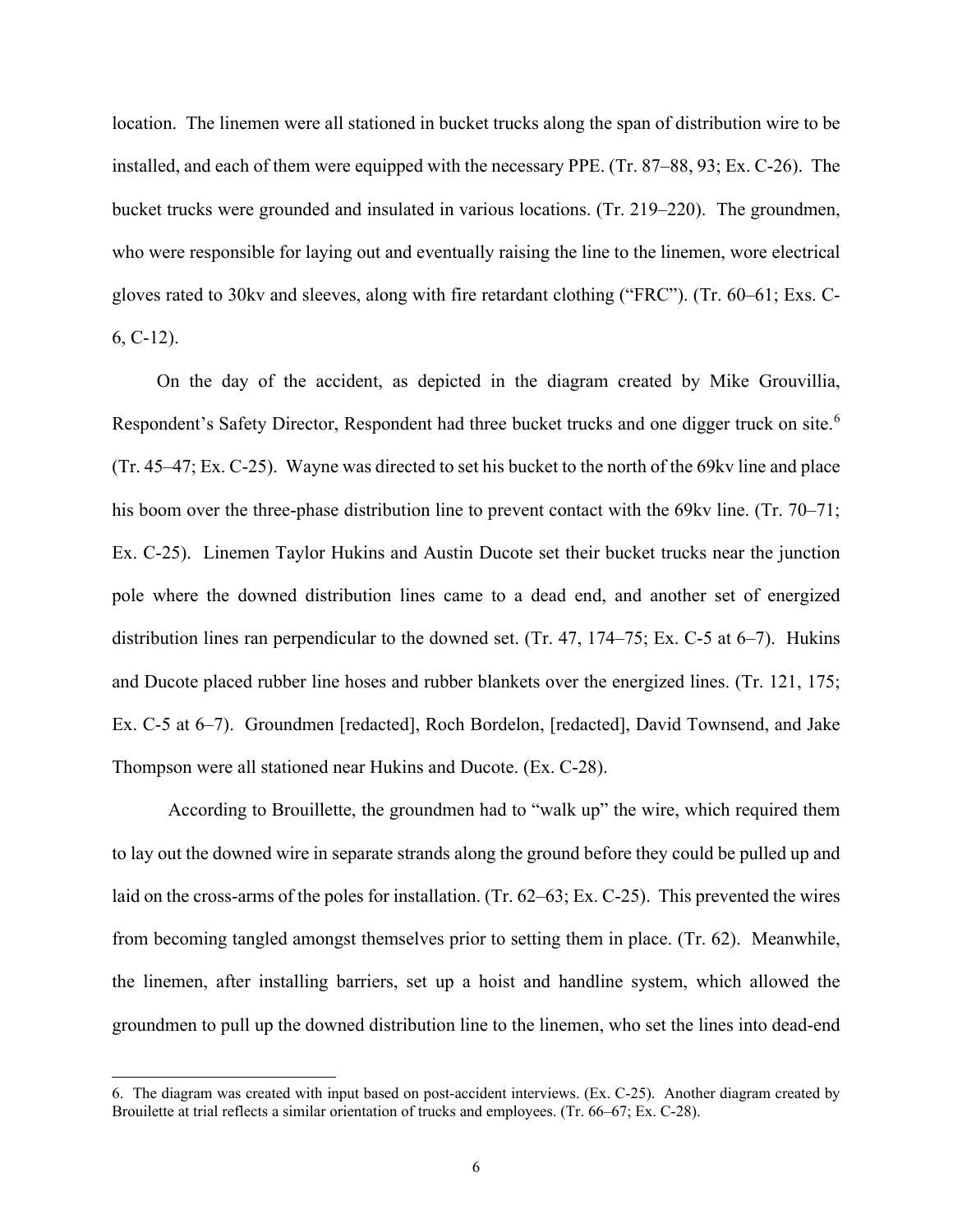shoes that hold the conductor in place on the cross-arm. (Tr. 54–55, 72–73). All of this was overseen by Brouillette and Bassett, the two crew leaders on the project. Brouillette stationed himself at the east end of the worksite, closest to the pole where the two sets of distribution lines met; Bassett stationed himself at the far east end, adjacent to Wayne. (Ex. C-28). Both stayed in contact through radio. (Tr. 70, 75).

 At the time of the accident in this case, the crews had already re-strung the field and center conductors in the manner described above: the groundmen used the handline to lift the conductor to the linemen, who then placed the conductor into the dead-end shoe on the cross-arm.<sup>[7](#page-6-0)</sup> (Tr. 229). The lineman used the hoist to pull the conductor to the appropriate level above ground, taking into account the appropriate amount of sag.<sup>[8](#page-6-1)</sup> (Tr. 55). Before it was raised into the air, [redacted] had to splice the broken road conductor. (Tr. 136). Once he finished splicing the broken conductor, he and the other groundmen started to pull on the quarter-mile long conductor to set it in the handline and hoist it up to the linemen. (Tr. 134–138). As they were pulling, [redacted] began to feel tingling in his hands, like ants crawling on them, and dropped the cable, which snapped back and contacted his arm, sending electrical shock through his body and out of his foot. (Tr. 134). Further down the line, [redacted] fell to the ground and was unresponsive. None of the other groundmen suffered injury.

 According to the testimony at trial, and contemporaneously provided accounts, nobody saw how the previously un-energized distribution wire became energized. The consensus, however, was that the wire, which was flexible, got snagged on something on the ground, causing it to snap upwards towards the 69 kv line; indeed, there were multiple mentions of a barbed wire fence that

<span id="page-6-1"></span><span id="page-6-0"></span><sup>7.</sup> The poles and attached cross-arms house three conductors, also referred to as phases, and a neutral conductor. (Tr. 103). The names of the phases relate to their orientation on the cross-arm; thus, the "field" phase is located next to the open field, the "center" phase runs down the middle, and the "road" phase runs adjacent to the road. (Tr. 103). 8. Sag is essentially a bow in the line, which allows for some degree of flexibility between poles. (Tr. 48–49).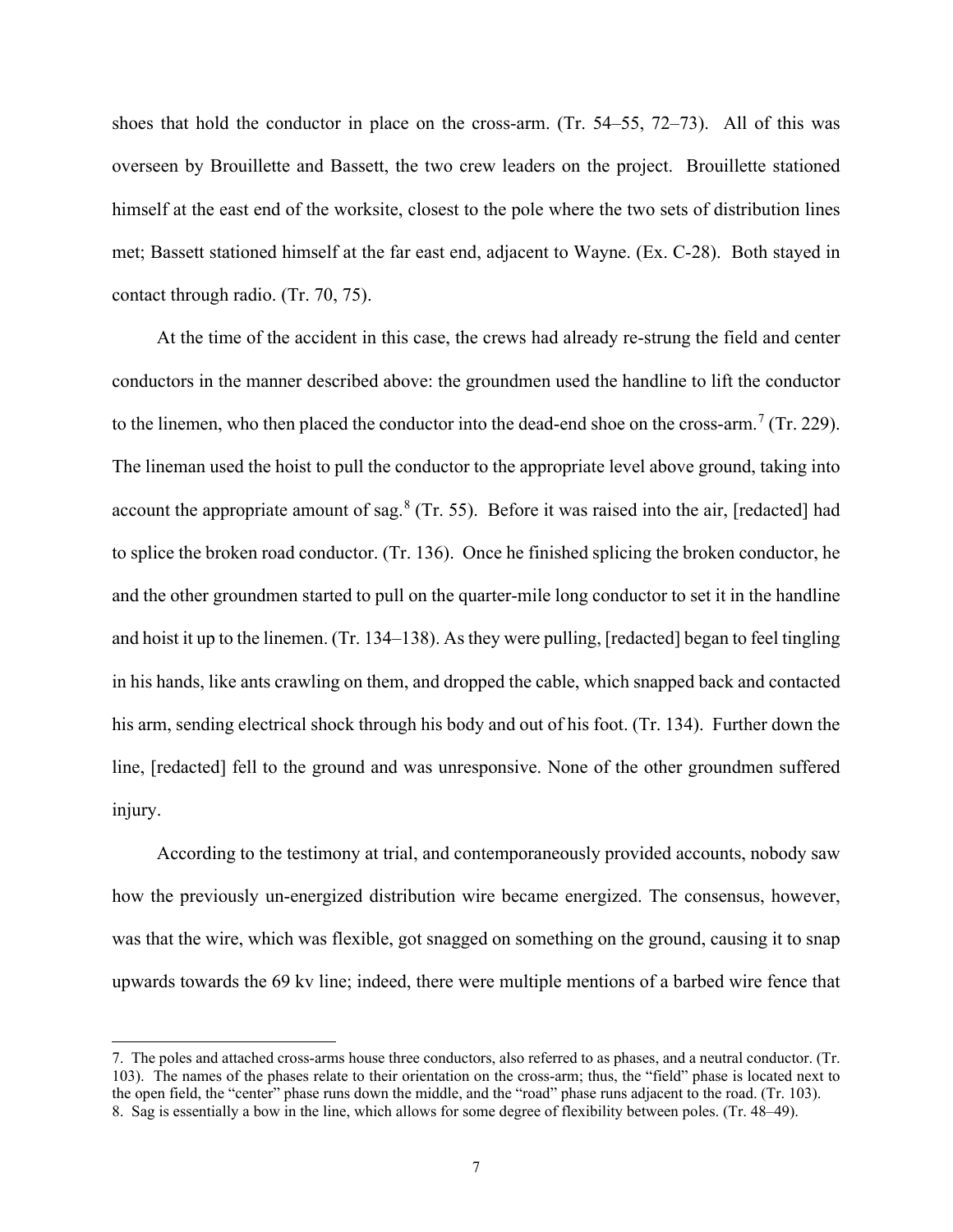ran along the ground adjacent to the downed lines. (Tr. 119, 138–39, 166, 250; Ex. C-5). Though most of those present testified that the road conductor contacted the 69kv line, this was based on deduction not on direct observation. Respondent's report indicated the lines may not have touched but came close enough for the energy to jump from one line to another. (Ex. C-26 at 3).

[redacted] suffered substantial burns to his chest and feet. As for [redacted], his coworkers took turns providing CPR until the ambulance arrived, at which point both employees were taken to the hospital. [redacted] suffered severe burns and was in the hospital for a couple of days. [redacted], unfortunately, was unable to overcome his injuries and died at the hospital. Because of the hospitalization and fatality, Respondent contacted OSHA's 1-800 phone line. (Ex. C-15). CSHO Gay came out on January 22, 2017, conducted an inspection, and performed interviews. Based on what he learned, CSHO Gay recommended, and Complainant issued, the following citation item.

## **IV. Discussion**

## **A. Citation 1, Item 1**

Complainant alleged a serious violation of the Act in Citation 1, Item 1 as follows:

29 CFR 1926.964(b)(1): Tension stringing method. When lines that employees are installing or removing can contact energized parts, the employer shall use the tension stringing method, barriers, or other equivalent measures to minimize the possibility that conductors and cables the employees are installing or removing will contact energized power lines or equipment.

On or about January 22, 2017, and at times prior there to [sic], the employer did not ensure that employees installing power lines that could contact energized parts utilized the tension-stringing method, barriers, or other equivalent measures to minimize the possibility of contact with live parts. Employees were exposed to electrical shock hazards.

(Ex. C-1).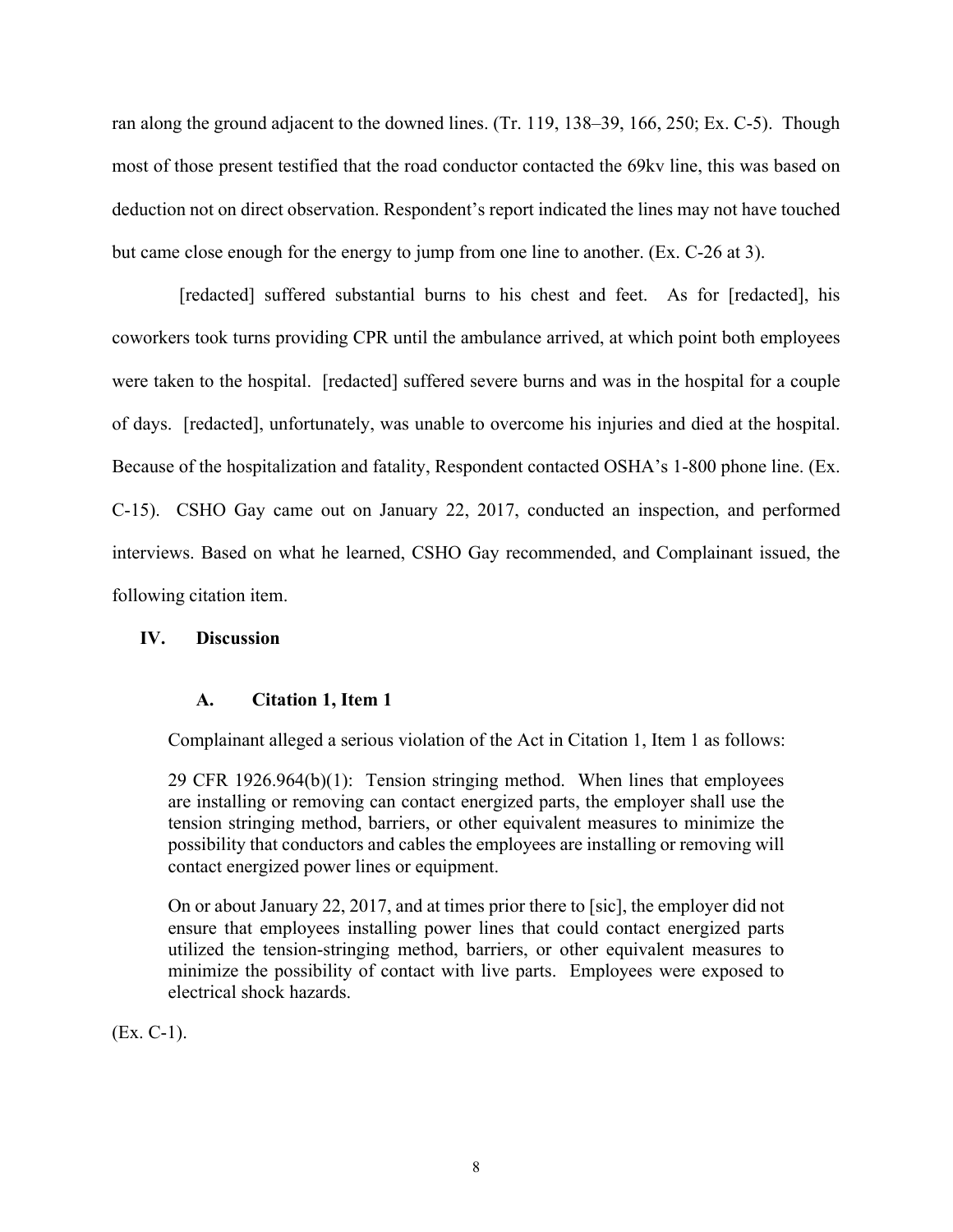To establish a violation of an OSHA standard pursuant to Section 5(a)(2) of the Act, Complainant must prove: (1) the standard applies to the facts; (2) the employer failed to comply with the terms of the standard; (3) employees were exposed to the hazard covered by the standard, and (4) the employer had actual or constructive knowledge of the violation (*i.e.*, the employer knew or, with the exercise of reasonable diligence, could have known of the violative condition).

*Atlantic Battery Co.*, 16 BNA OSHC 2131, 2138 (No. 90-1747, 1994).

Complainant has the burden of establishing each element by a preponderance of the evidence. *See Hartford Roofing Co.*, 17 BNA OSHC 1361 (No. 92-3855, 1995). "Preponderance of the evidence" has been defined as:

the greater weight of the evidence, not necessarily established by the greater number of witnesses testifying to a fact *but by evidence that has the most convincing force*; superior evidentiary weight that, though not sufficient to free the mind wholly from all reasonable doubt, is still sufficient to incline a fair and impartial mind to one side of the issue rather than the other.

Black's Law Dictionary, "Preponderance of the Evidence" (10th ed. 2014) (emphasis added).

# **i. The Cited Standard Applies**

According to the Scope and Application paragraph for Subpart V—Electric Power Transmission and Distribution, "This subpart . . . covers the construction of electric power transmission and distribution lines and equipment." 29 C.F.R. § 1926.950(a)(1). 'Construction', as used in 1926.950(a)(1), "includes the erection of new electric transmission and distribution lines and equipment, and the alteration, conversion, and improvement of existing electric transmission and distribution lines and equipment." *Id.* Complainant asserts Respondent was performing construction-related electrical work on the downed distribution lines in a couple of respects: (1) Respondent replaced broken or missing wooden cross-arms with upgraded, new fiberglass cross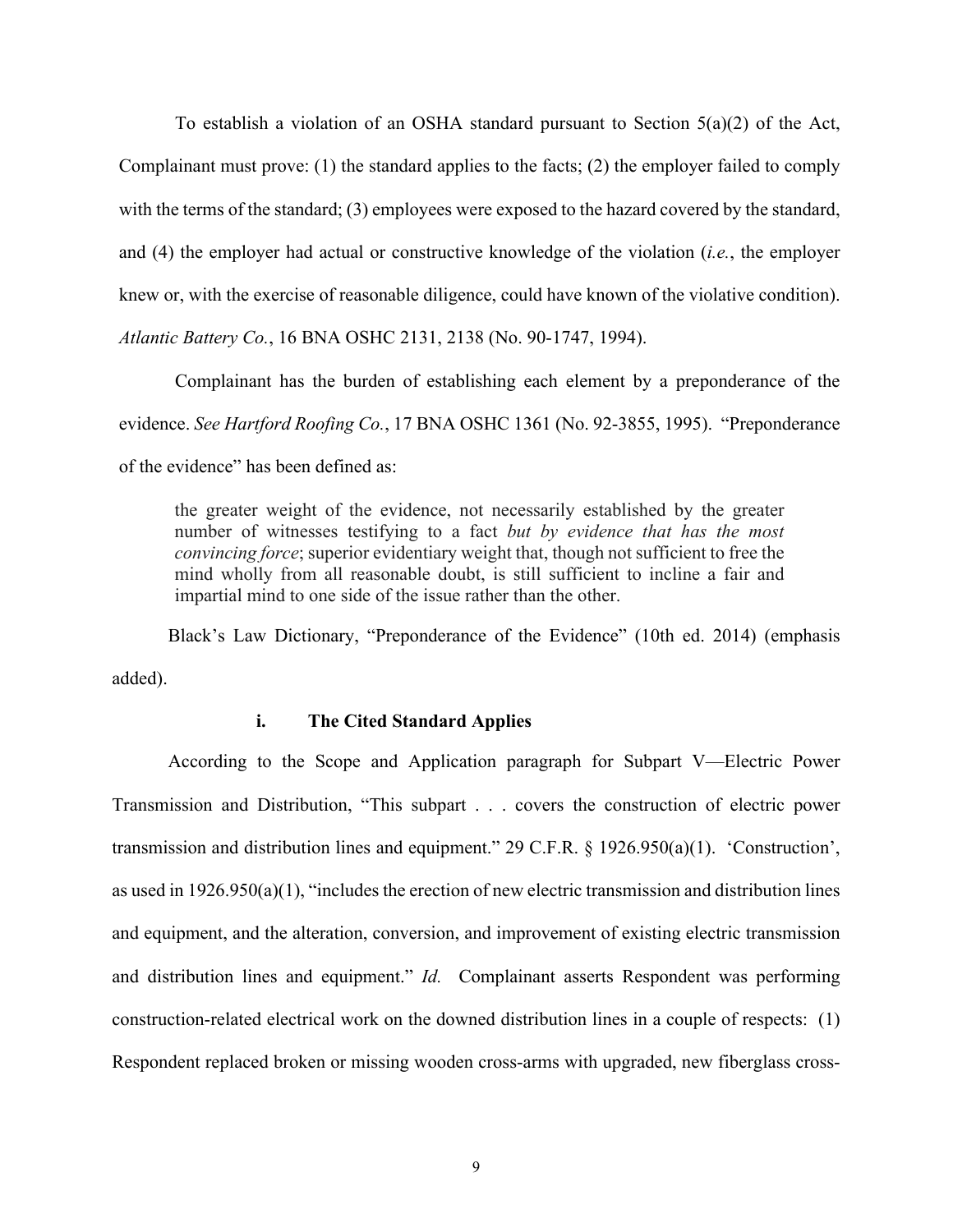arms, thereby *improving* existing electrical equipment; and (2) Respondent altered an existing distribution pole by shortening it to accommodate an overhanging transmission line. (Tr. 98, 249).

The Court finds the foregoing activities are sufficient to qualify Respondent's work as construction for the purpose of applying the Part 1926 electrical standards. Likewise, the Court finds the specific section cited, 29 C.F.R. § 1926.964, applies to Respondent's activities, because it "provides additional requirements for work performed *on or near overhead lines and equipment*", which is exactly what they were hired to do. 29 C.F.R. § 1926.964(a)(1) (emphasis added). Respondent did not dispute Complainant's application of the cited standard.

#### **ii. The Terms of the Standard Were Violated**

As will be discussed throughout this section, the debate over whether Respondent employed the tension-stringing method is largely semantic. Complainant contends that there is a *singular* tension-stringing method, which is highlighted by the standard's use of the definite article "the". *See* 29 C.F.R. § 1926.964(b)(1). This method, Complainant contends, requires the use of mechanical equipment that applies constant tension to new wires that are being strung or old ones that are being taken down. Conversely, Respondent contends that the use of handlines to raise the wires to the linemen constitutes *a* tension-stringing method, insofar as it is applied to re-stringing downed lines. While Respondent's groundmen were undoubtedly applying tension to the downed line in order to raise it to the linemen, this is not what is intended by *the* tension-stringing method as described at 29 C.F.R. § 1926.964(b)(1).

### **a. History of the Electric Power Standard**

The first version of the Part 1926 electrical power standard was promulgated in 1972, along with waves of other existing federal and national consensus standards, during the initial promulgation of occupational safety and health standards under the OSH Act of 1970. *See* Electric Power Generation, Transmission, and Distribution; Electrical Protective Equipment, 79 Fed. Reg.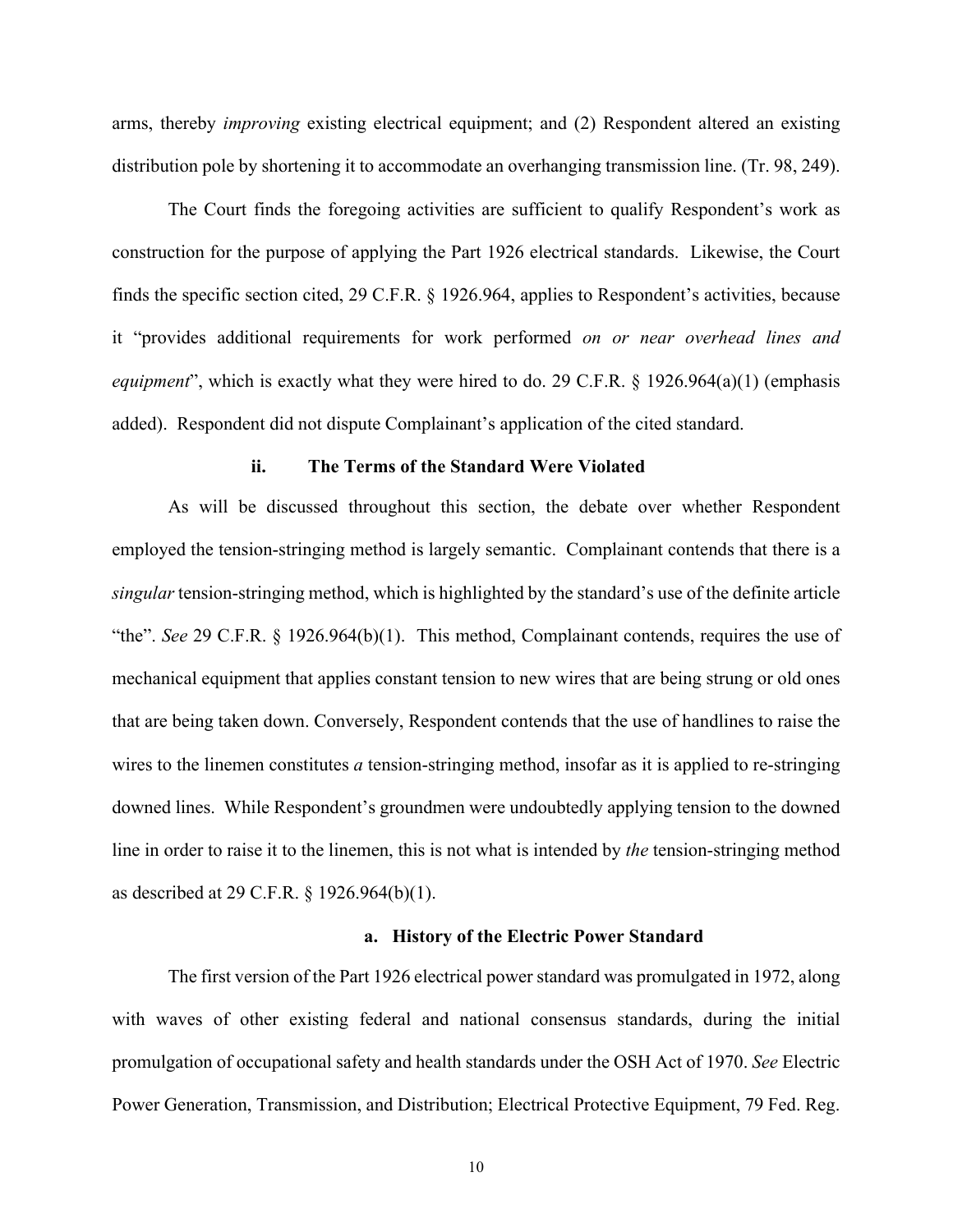20316, 20316 (April 11, 2014). In 1994, the Part 1910 Electric Power standard was updated to replace out-of-date consensus standards with "a set of performance-oriented requirements that are consistent with the latest revisions" of those standards. Electric Power Generation, Transmission, and Distribution; Electrical Protective Equipment, 59 Fed. Reg. 4320, 4320 (January 31, 1994). The Part 1926 Electric Power standard, however, was not modified again for another 20 years. *Id.* According to the preamble to the Part 1926 final rule, "OSHA is revising the construction standard to make it more consistent with the general industry standard and is making some revisions to both the construction and general industry requirements." *Id.* The need for an update was clear after 42 years, and the need for consistency is rendered plain in any case where the parties dispute whether a particular employer's activities are construction or general industry. *See, e.g.,* 29 C.F.R. § 1926.950(a)(1)(i) note ("An employer that complies with  $\S$  1910.269 of this chapter will be considered in compliance with requirements in this subpart that do not reference other subparts of this part….").

This interplay between the previous standard and the modified 1910 standard is on display in the application of the standard at issue to this case. *See* 79 Fed. Reg. at 20522. According to the preamble, "[T]he Agency used existing § 1910.269(q), rather than existing § 1926.955, as the base document in developing § 1926.964. However, OSHA also proposed requirements for § 1926.964 that the Agency took from existing § 1926.955 pertaining specifically to construction work." *Id.* Ultimately, OSHA sought to "combine and simplify the construction requirements for stringing overhead lines" in a way that "will be easier for employers and employees to understand." *Id.* at 20523. With that in mind, OSHA promulgated § 1926.964(b) with the intent that its subparagraphs serve as the "primary protection to employees installing conductors." *Id.* at 20524.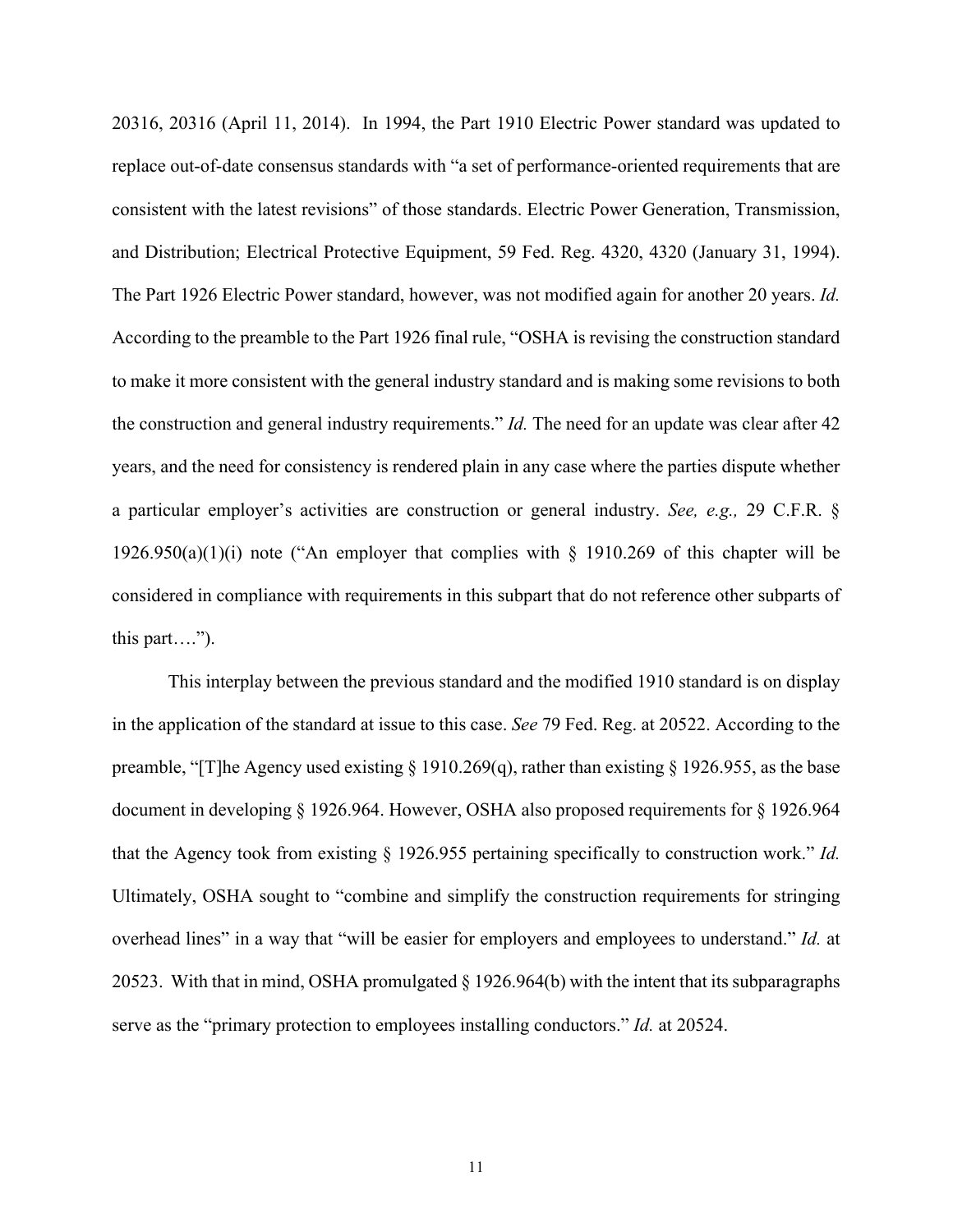The goal of the cited standard, 1926.964(b)(1), is to "minimize the possibility that conductors and cables the employees are installing or removing will contact energized power lines or equipment." 29 C.F.R. § 1926.964(b)(1). An employer engaged in the installation or removal of overhead lines can accomplish this goal in one of three ways: (1) the tension-stringing method, as the subparagraph is entitled; (2) barriers; or (3) equivalent measures. *Id.* Prior to addressing the issue of whether Respondent utilized any of the enumerated methods, however, Respondent called into question what would constitute adequate "minimization" of the hazard, as it were. While Respondent implemented some measures, which undoubtedly served to reduce the hazard, the Court finds reduction is not the equivalent of "minimizing", as that term is commonly understood, when such a standard is seen as the "primary protection" for employees installing conductors.

"Minimize", though not defined in the standard, is commonly understood to mean "to reduce something to the smallest possible level or amount". *See* Cambridge Dictionary (def. "minimize") *available at* https://dictionary.cambridge.org/us/dictionary/english/minimize (Cambridge Univ. Press 2019). As the definition makes clear, to 'minimize' contemplates more than merely reducing the amount of something. As applied to this case, it means reducing the possibility of contact with an energized line to the smallest amount possible. As applied to the measures employed by Respondent to address the transmission line, the Court finds they failed to minimize the possibility of contact.

### **2. Respondent Did Not Use the Tension Stringing Method**

The cited standard, which is entitled "Tension stringing method", requires the use of the tension stringing method, barriers, or equivalent measures to prevent the line being installed from contacting energized lines or equipment. 29 C.F.R. § 1926.964(b)(1). Unfortunately, the standard does not define what the tension stringing method is. Complainant contends the tension stringing method refers to the use of mechanical equipment to maintain tension on the line throughout the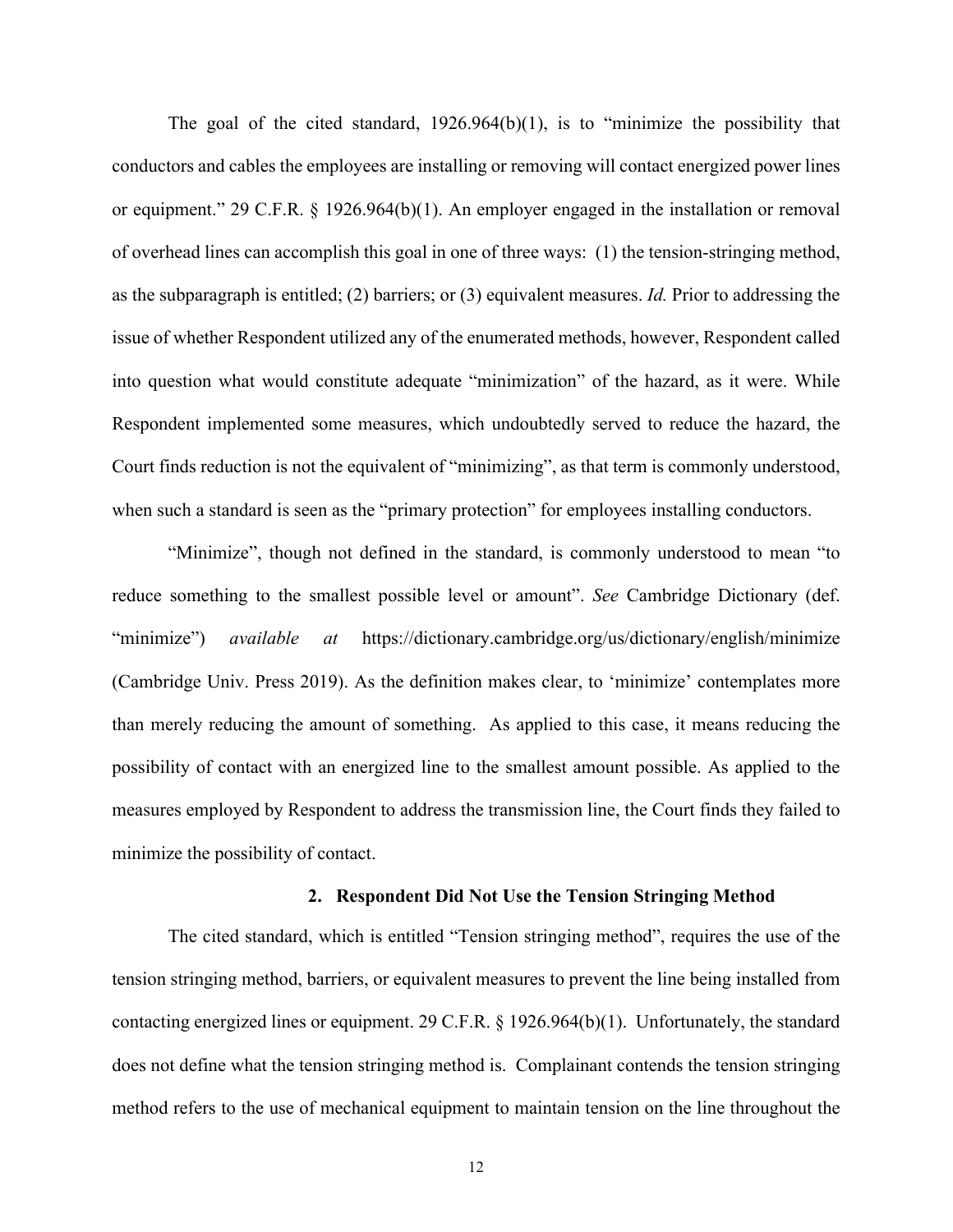process of installation or removal. Accordingly, Complainant argues Respondent's use of a handline, although it applies tension to the line in a sense, does not qualify as the tension stringing method. Respondent, on the other hand, has called into question whether the tension stringing method is limited to the use of mechanical tensioning equipment, or whether the simple application of tension while re-hanging lines constitutes a tension stringing method. Based on the Court's review of the language of the standard, related standards, the preamble to the final rule, and associated case law, the Court finds Complainant's interpretation of the standard is the appropriate one.<sup>[9](#page-12-0)</sup>

Initially, Respondent took the position that it did not use the tension-stringing method because it could not use mechanical tensioning equipment to re-string a downed line. (Tr. 87, 377– 78). Upon further reflection, Respondent changed its position to assert that it was using *a* tension stringing method by using the handline to raise the line up to the lineman, who would ultimately set it in place.<sup>[10](#page-12-1)</sup> (Tr. 86, 147, 377). To Respondent, the handline applied tension to the line, which was attached at the farthest post from the highway, through the use of manpower—literally, someone pulling on the end of the wire. (Tr. 79–80). As will be shown, however, Respondent's initial position of asserting it was not using the tension stringing method because of the nature of its work in this particular instance is more consistent with the facts.

"When determining the meaning of the standard, the Commission must first look to its text and structure." *The Davey Tree Expert Co.*, 2016 WL 845440 at \*1 (No. 11-2556) (citing *Superior* 

<span id="page-12-0"></span><sup>9.</sup> Respondent did not assert the affirmative defense of lack of proper notice; however, because its argument has the effect of calling the operative term, "tension stringing method", into question, the Court must analyze the issue accordingly.

<span id="page-12-1"></span><sup>10.</sup> Complainant took the position that such a change caused undue prejudice to his case. While Complainant's frustration is understandable, Respondent is free to change its theory of the case at any time through the course of litigation insofar as it arises out of the same "conduct, transaction, or occurrence". *See Metwest, Inc.*, 22 BNA OSHC 1066 at \*5 (No. 04-0594, 2007) (describing the test for permitting an amendment to a cause of action). In fact, Respondent could renege on a previous denial in discovery based on newly discovered information. Arguments and case theories can change to conform to the evidence.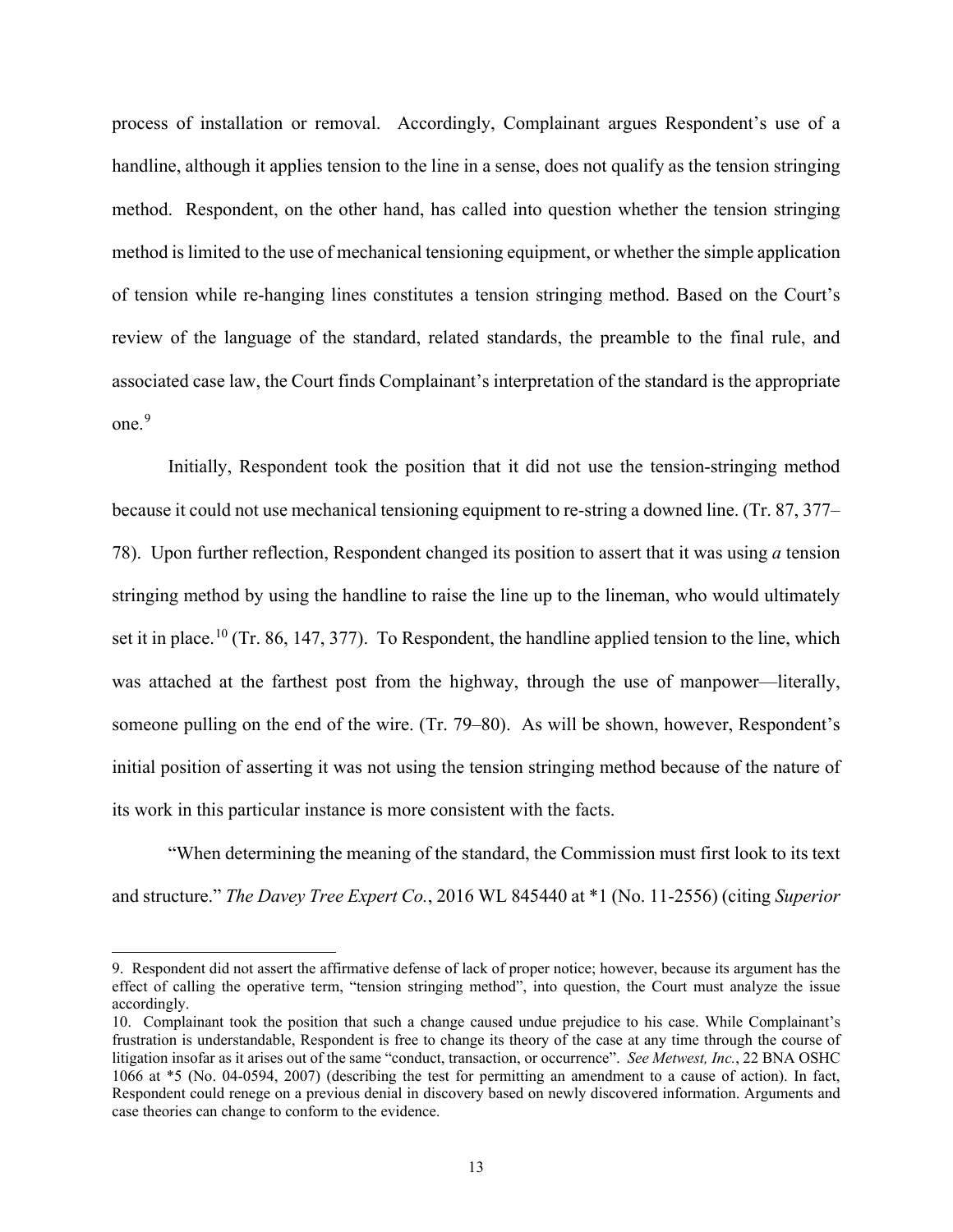*Masonry Builders Inc.*, 20 BNA OSHC 1182, 1184 (No. 96-1043, 2003)). If the meaning of the standard's language is "sufficiently clear" the inquiry ends. *Unarco Comm. Prods.*, 16 BNA OSHC 1499, 1502 (No. 89-1555, 1993). However, if "the meaning of the regulatory language is not free from doubt", the standard is ambiguous. *Martin v. OSHRC (CF&I Steel Corp.)*, 499 U.S. 144, 150–51 (1991). "A regulation is 'ambiguous' as applied to a particular dispute or circumstance when more than one interpretation is 'plausible' and 'the text alone does not permit a more definitive reading."' *Exelon Generation Co. v. Local 15, Int'l Bhd. of Elec. Workers*, 676 F.3d 566, 570 (7th Cir. 2012) (citing *Chase Bank USA, N.A. v. McCoy*, 562 U.S. 195, 207 (2011)). However, "a reviewing court should not confine itself to examining a particular statutory provision in isolation. The meaning—or ambiguity—of certain words or phrases may only become evident when placed in context." *FDA v. Brown & Williamson Tobacco Corp.*, 529 U.S. 120, 132 (2000). As such, the disputed provision should first be read within the context of the standard as a whole. If the ambiguity cannot be resolved, the next step is to review contemporaneous legislative histories of the standard. *Gen. Motors Corp.*, 17 BNA OSHC 1217 (No. 91-2973 *et al.*, 1995). If the question remains unsettled, then the Court will defer to Complainant's interpretation of the standard insofar as it is reasonable. *Id.* (citing *Kiewit Western Co.*, 16 BNA OSHC 1689, 1693 (No. 91–2578, 1994)).

Although the term "tension stringing method" is not anywhere defined in the regulations, there are clues to its meaning both within the standard itself and in adjacent, related standards. First, the standard uses the definite article "the" to qualify "tension-stringing method". A definite article is used to signify a particular, singular noun, as opposed to the generalized, indefinite article "a". *See* Cambridge Dictionary, *supra* (defining "the" as a definite article "used before a noun to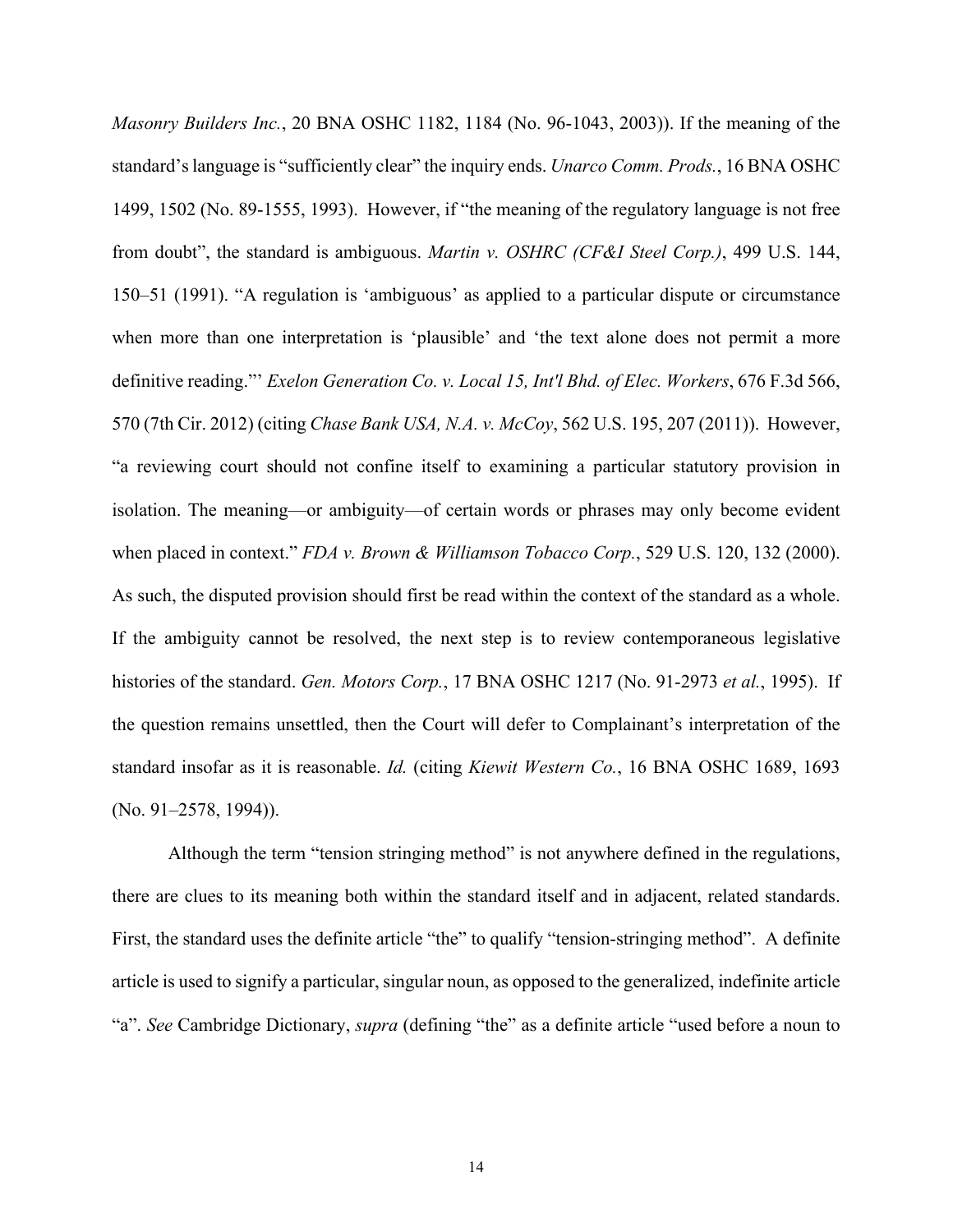refer to a particular thing *because it is clear which thing is intended*") (emphasis added). Thus, whatever the tension stringing method is, it is something specific and unique.

As previously noted, Complainant contends the plain language refers to a mechanical process whereby machines known as tensioners and pullers are used to string new electrical lines. These machines utilize a series of drums and brakes to reel out (or in, as the case may be) electrical line, while consistently maintaining tension on the line during the course of installation (or removal). (Tr. 384–85; Ex. C-31). *See also Davis H. Elliot Co., Inc.*, 26 BNA OSHC 1851 (No. 15-0799, 2017) (ALJ Phillips) (describing, in detail, the tension-stringing process). Complainant's argument, however, relies less on the actual language of the standard and focuses instead on case law that addresses the foregoing terminology. While that analysis has bearing on the reasonableness of Complainant's interpretation, it does not aid in the plain language analysis.

Respondent's formulation seems to suggest that the application of tension, alone, is what makes the tension stringing method unique as a method to install or remove wire. While Respondent's interpretation of tension-stringing is simple, its simplicity undermines the specificity indicated by the standard's use of the definite article. The installation of wires appears to require the application of tension as a matter of course, regardless of the method applied; wires, whether new or old, have to be pulled between the poles in order to be installed. As told by all of Respondent's employees, whether that is accomplished with mechanical pullers and tensioners, ground pulls by hand, or handlines and hoists, tension is applied to the line. The specific method employed depends on the job at hand. (Tr. 384).

At this worksite, where Respondent was working with previously downed wire, the crew could not use mechanical tensioning equipment because that equipment is only designed for taking line off of a spool or putting it back on. (Tr. 384–85). Thus, they separated and dragged the downed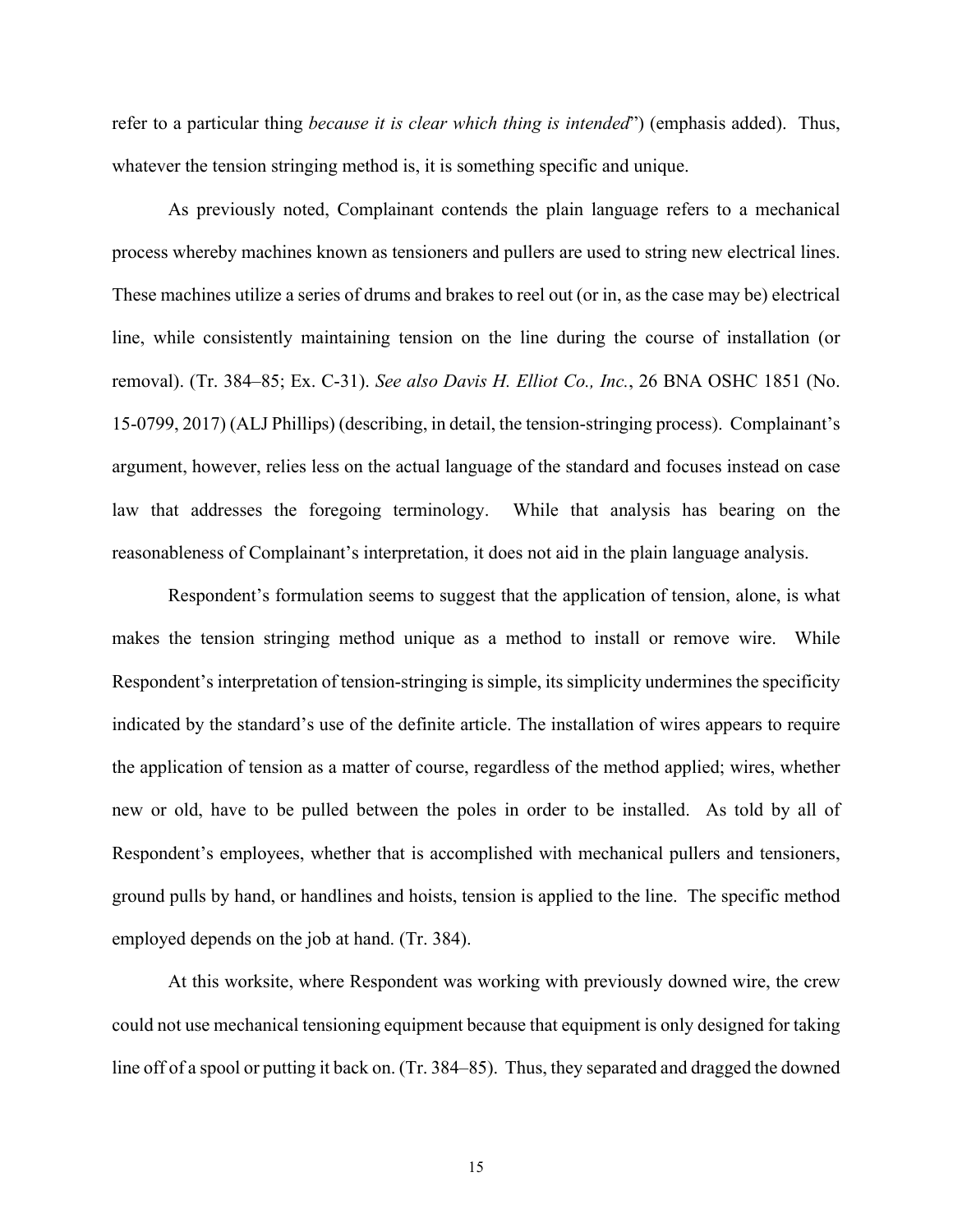line between the poles upon which the wires were to be hung. (Tr. 62–63). Only *after* the lines were laid out did Respondent's crew apply tension to the line to *raise* it to the linemen above. Given the variety of ways in which tension appears to be applied to the wire during installation, Respondent's interpretation proves to be too expansive if the standard's use of the definite article is to have any meaning. *See, e.g., Davis H. Elliot*, 26 BNA OSHC 1851 (addressing the safeguards necessary for ground pulling a wire); *Williams Constr. Inc.*, 13 BNA OSHC 1834 (No. 87-0637, 1988) (ALJ Child) (addressing treating the wire as energized in lieu of tension-stringing).

Further undermining Respondent's approach is that the definite article only applies to the tension stringing method, which itself is one of multiple ways to comply with 1926.964(b)(1). Stated in the disjunctive, "or", the standard provides employers with an opportunity to accomplish the same level of protection through alternative means, such as barriers or "other equivalent measures". 29 C.F.R. § 1926.964(b)(1). If an employer cannot use tension stringing—whether due to lack of equipment, as in this case, or because its use is inadvisable—then the employer has the option to use barriers or equivalent measures so long as they accomplish the same level of protection. *See Williams*, 13 BNA OSHC 1834 (discussing how treating the line as energized was the preferable method to tension-stringing under the circumstances). The availability of alternatives to the tension-stringing method within the standard also implies its uniqueness: the standard is a specification standard, requiring the use of tension-stringing, unless tension-stringing is not available. If tension-stringing is not available, the standard becomes a performance standard, which allows the employer to choose the appropriate measures to provide equivalent protection. *See Warnel Corp.*, 4 BNA OSHC 1034 (No. 4537, 1976) (describing three types of standards: specification standards, performance standards, and hybrid specification/performance standards, such as the one described here).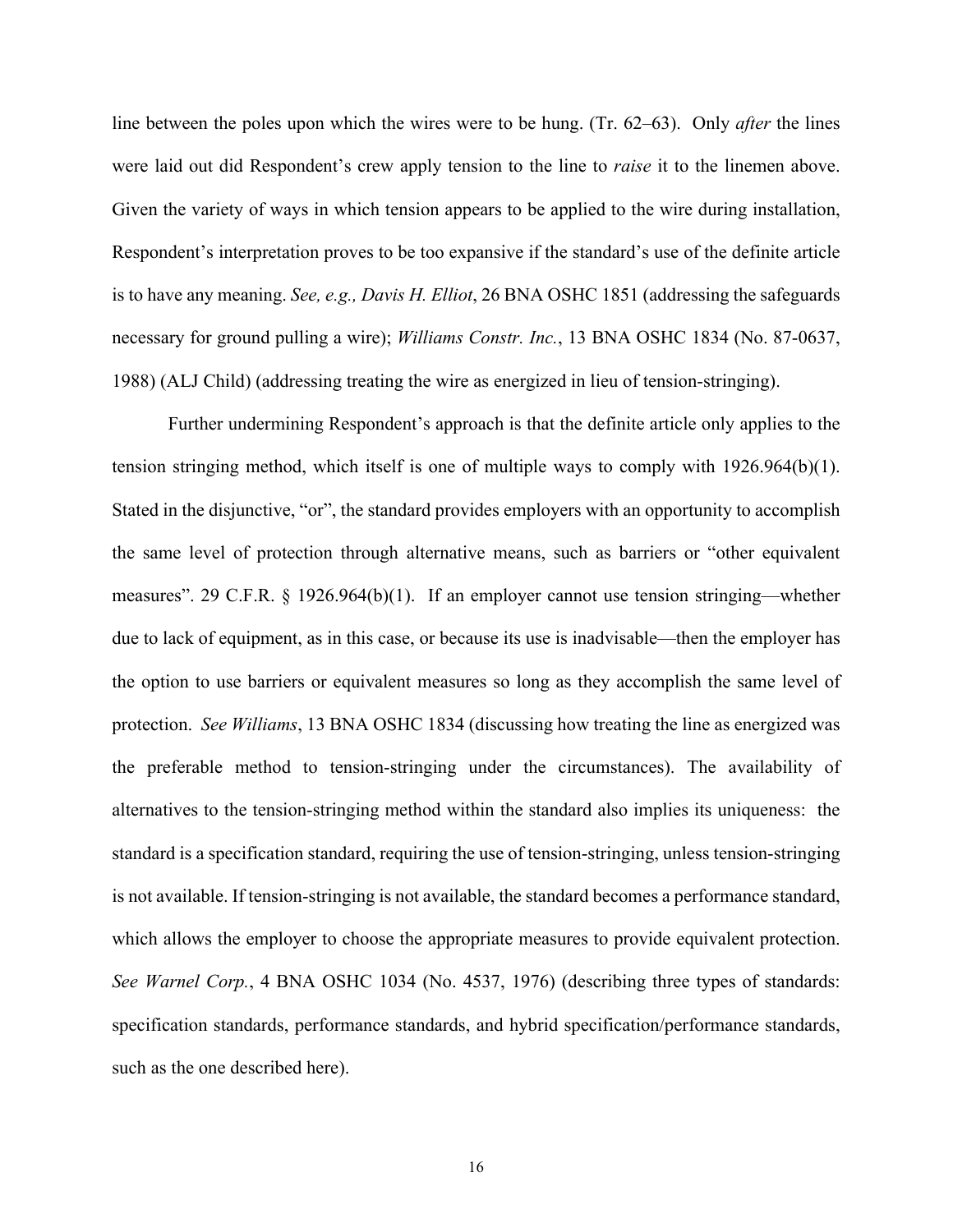There is nothing in the standard or related definitions *per se* to exclude a handline, which is a mechanical implement that relies primarily on manpower, as a tension-stringing implement. Handlines are specifically referenced in paragraph 1926.964(c), governing live-line barehand work, but only as a restriction against their use between the aerial bucket and the ground. *See*  1926.964(c)(16). However, just because a handline's use is restricted in this context does not, by virtue of its location in the regulations, exclude it as a tension-stringing method. Given this lingering ambiguity, the Court must look to "contemporaneous regulatory history" of the standard. *See Gen. Motors Corp.*, 17 BNA OSHC 1217.

While the lack of clarification within the standard leads to the conclusion the term is ambiguous, the preamble and Complainant's consistent interpretation of the term "tension stringing method" clarify any lingering doubt as to its meaning. In the preamble to the final rule, which was issued in 2014, OSHA stated, "Paragraph  $(b)(1)$  requires employer to take precautions to minimize the possibility that conductors and cables, during installation and removal, will contact energized power lines or equipment." 79 Fed. Reg. at 20523. In order to minimize the possibility of contact, paragraph  $(b)(1)$  "requires employers to do so by stringing conductors using the tensionstringing method (which *keeps* conductors *off the ground* and clear of energized circuits) . . . ." *Id.* at 20523–20524 (emphasis added). Thus, not only is the tension-stringing method a specific manner of installing electrical wire, it is one that is accomplished in a particular way: maintaining enough tension so that the electrical wire does not touch the ground during the course of installation. Tensioning and pulling equipment prevent electrical wires from getting tangled in the underbrush or adjacent structures, such as fences, by maintaining tension on the line *at all times*.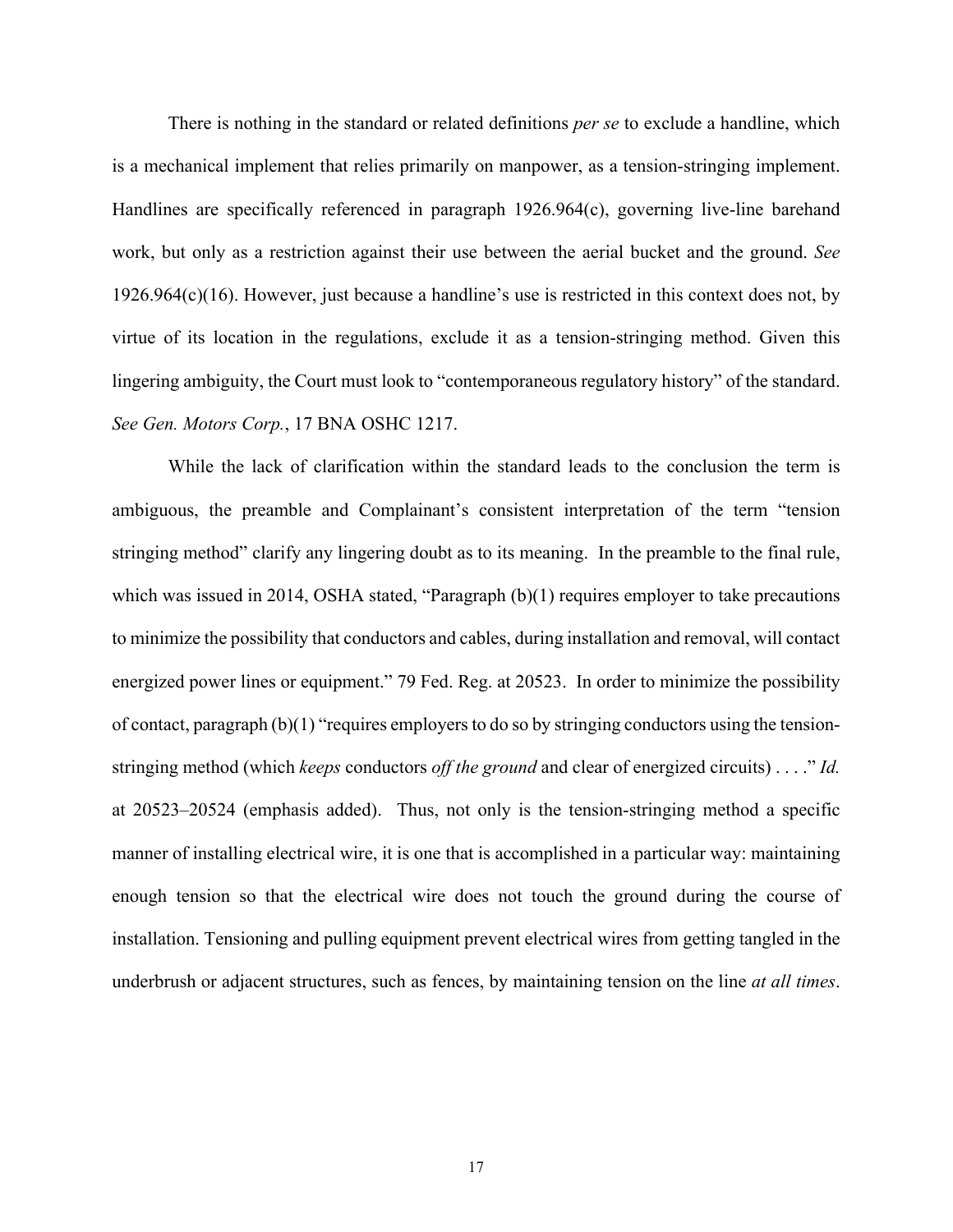$(Tr. 355–56)$ . By maintaining mechanical tension, the line is never allowed to touch the ground.<sup>[11](#page-17-0)</sup> (Tr. 258–59).

The purpose of the tension-stringing method is to control the flexible line and avoid the type of hazard that came to fruition in this case: underbrush and fencing along the ground that can snag the line and cause it to violently release into adjacent, energized lines. Although Respondent's crew utilized tension to raise the wire for eventual installation, the foregoing illustrates the crew did not use the tension-stringing method. As indicated in the standard, and clarified in the preamble, the tension-stringing method requires wires to be kept off the ground and clear of energized circuits. *See* 79 Fed. Reg. at 20524. Brouillette recounted that a tension-stringer could not be used to re-hang old wire; instead, he testified how the wires were laid out on the ground and untangled from each other prior to raising them to the cross-arms. (Tr. 63). This is not tensionstringing. If tension was the only qualifier for the particular method discussed, then nearly every method for pulling or raising a wire would count as the tension-stringing method, even though the standard clearly mandates a singular methodology. Based on the testimony, the only time the line was kept clear of the ground was when it was being lifted, by handline, to the linemen in the aerial buckets. (Tr. 63). Because it was on the ground, it was thereby exposed to the snags and other obstacles the tension-stringing method, as described in the preamble, is designed to avoid. Accordingly, the Court finds Respondent did not utilize the tension-stringing method.

This conclusion is buttressed by case law addressing the use of tension-stringing, in which neither the Court nor the parties before it were operating under a cloud of confusion as to the proper meaning of the term. *See, e.g., Williams*, 13 BNA OSHC 1834 & *Davis H. Elliot*, 26 BNA OSHC 1851. In *Williams Construction*, the employer was hired to replace a distribution pole to comply

<span id="page-17-0"></span><sup>11.</sup> The Court also notes that there was no debate or confusion over the use of the term "tension-stringing method" during the Notice and Comment period preceding the issuance of the final rule. *See generally* 79 Fed. Reg. at 20524.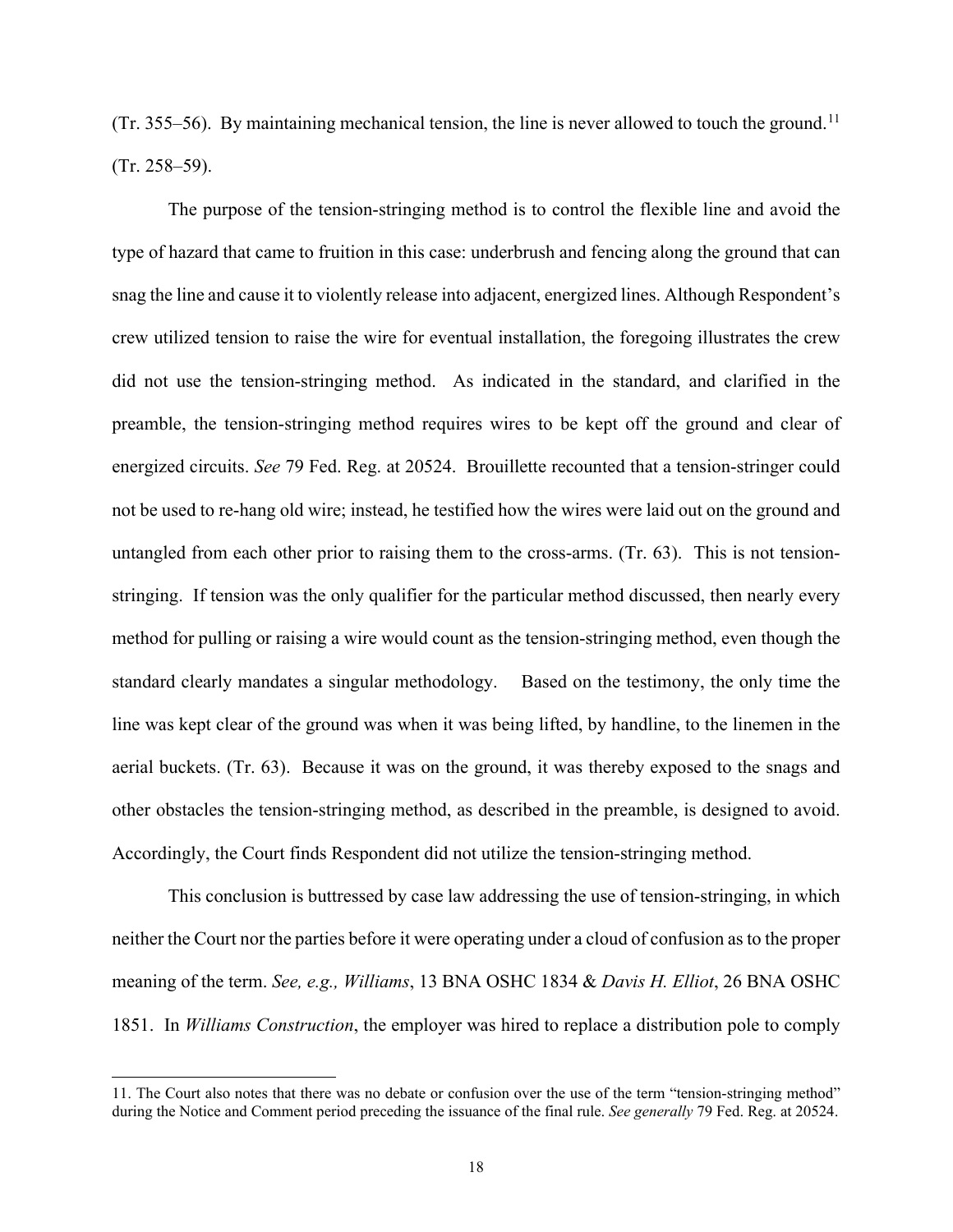with new federal standards. *Williams Constr.*, 13 BNA OSHC 1834. The new, higher pole required the crew to replace the existing lines, which stretched for one span across the Clark Fork River near Paradise, Montana. *Id.* During the course of the job, one of the crew members was fatally electrocuted, which prompted OSHA to cite the employer for its failure to use the tension-stringing method.<sup>[12](#page-18-0)</sup> *Id.* The employer opted not to use tension-stringing because, in its estimation, the additional hazards imposed by tension-stringing did not justify its use under the circumstances; namely, that there could be "excessive oscillation" using a tension-stringer on a one-span job. *Id.* at \*7. Instead, the crew opted to treat the wire as energized, which came with its own set of necessary safeguards. *Id.* An expert supported this method as appropriate for the conditions, though he did note that the tension-stringing method would have prevented the wire from becoming snagged under the surface of the river. *Id.* Ultimately, the court agreed with the employer that tension-stringing was not required under the circumstances. *Id.*

Just as interesting as how the court and parties in *Williams* referred to tension-stringing as a method for raising a power line is how they did not characterize the work the employer was actually doing. According to the factual narrative, based on the testimony provided, the line at issue was being raised and controlled using tag lines, ropes, pulleys, and *handlines*. *Id.* Notwithstanding the fact that the employer in *Williams* was using the exact same equipment as Respondent did here, at no time was OSHA, the employer, or the court under the impression that Williams was employing the tension-stringing method.

Similarly, in *Davis H. Elliot*, the parties had the same understanding of tension-stringing. Based on the presentation of evidence, the court understood tension-stringing as "the mechanized

<span id="page-18-0"></span><sup>12.</sup> Because the events of this case occurred in 1986, Respondent was governed by the previous version of the electrical power standards for construction. *See Williams Constr.*, 13 BNA OSHC 1834 (citing 29 C.F.R. § 1926.955(d)(2) *effective until* July 9, 2014). As discussed above, both the predecessor and current standards require the use of the tension-stringing method.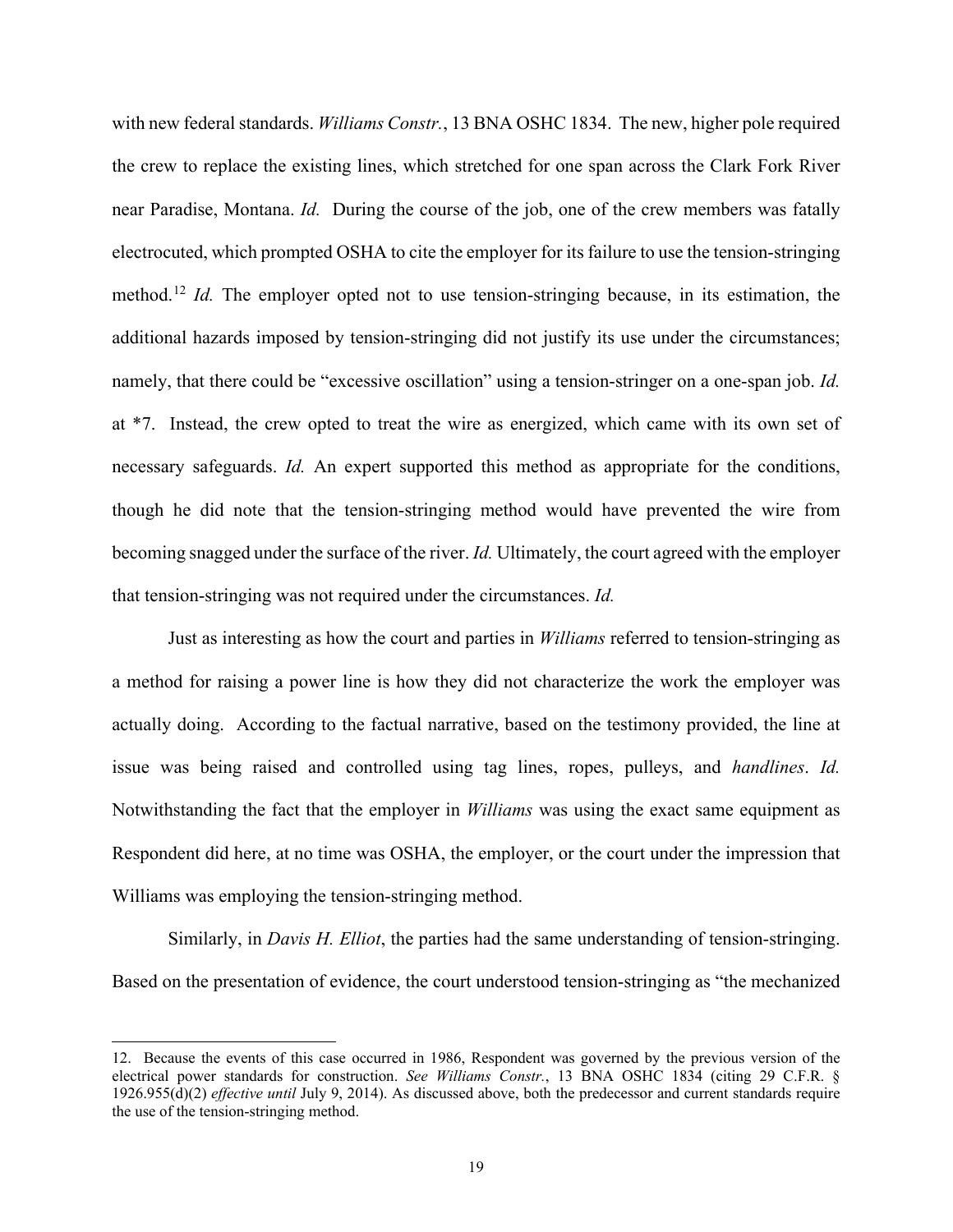pulling of conductive wire through previously-installed stringing blocks attached to a series of power poles." *Davis H. Elliot*, 26 BNA OSHC 1851 at n.148. Further supporting this concept, the employer argued—in an attempt to show compliance with the cited standard—ground pulling was an "equivalent method" used to minimize contact with energized lines. *Id.* (citing 29 C.F.R. § 1910.269(q)(2)).[13](#page-19-0) Just like *Williams*, the employer in *Davis H. Elliot* admitted it was not using tension-stringing but attempted to show compliance through "equivalent measures". *Id.* The Court does not see a meaningful distinction between the activities of Respondent in this case and the respondents in *Williams* or *Davis H. Elliot*. Accordingly, the Court finds Respondent was not using the tension-stringing method.

# **3. Respondent's Barriers Were Insufficient to Minimize the Hazard Imposed by the 69kv Transmission Line**

As an alternative to tension-stringing, 1926.964(b)(1) provides employers with the option to install barriers to minimize the possibility of contact with energized wires. A barrier, according to the definitions section of Subpart V, is "[a] physical obstruction that prevents contact with energized lines or equipment or prevents unauthorized access to a work area." 29 C.F.R. § 1926.968. According to Respondent's employees and its designated expert, the industry uses bucket trucks as barriers under certain circumstances. (Tr. 73–74, 99, 417). Although CSHO Gay disputes a bucket truck is a sufficient barrier under the standard, his experience was limited to a one-year stint as a groundman, which pales in comparison to the experience of Respondent's linemen, groundmen, and expert that testified in this case. (Tr. 33–35, 299–301, 363, 408). The Court has no reason to doubt the testimony of Respondent's witnesses on this account, and thus finds a bucket truck, under certain circumstances, can serve as a barrier. The key question is whether Respondent's bucket truck, as a barrier, minimized the hazard. The Court finds it did not.

<span id="page-19-0"></span><sup>13.</sup> As previously noted, 1926.964(b) and 1910.269(q) are functionally equivalent and use identical language.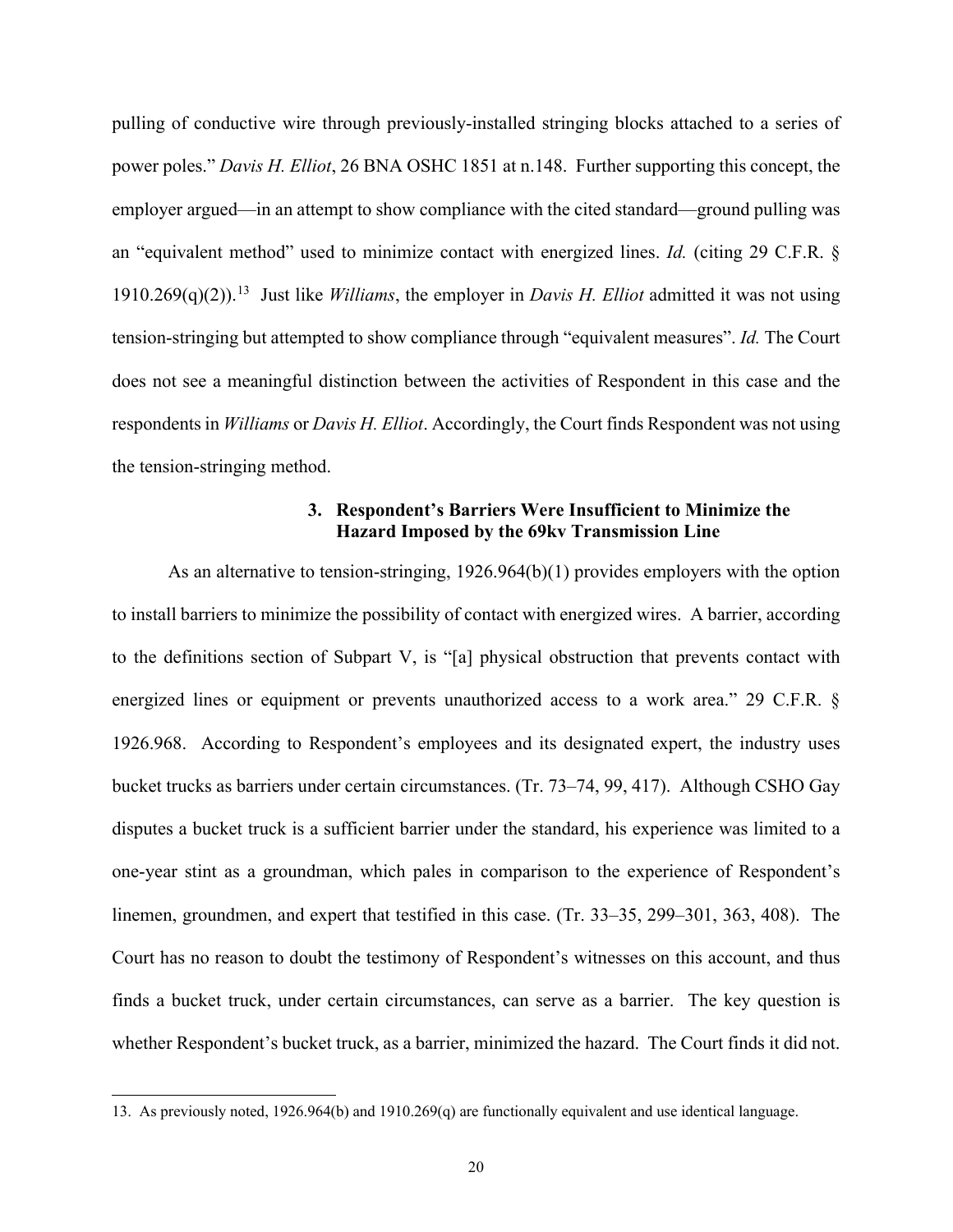The only requirement of a barrier is that it "physically prevents" contact with energized lines. *See* 29 C.F.R. § 1926.968 (def. "barrier"), 79 Fed. Reg. at 20524 (barriers "physically prevent one line from contacting another"). Insofar as the boom and bucket of a bucket truck are utilized to accomplish such a result, it could conceivably be a barrier.<sup>[14](#page-20-0)</sup> However, merely because a bucket truck can qualify as a barrier in a general sense does not mean its use under the facts of this case renders it sufficient to minimize the hazard. The way Respondent used and oriented this particular bucket truck was inadequate to minimize the hazard presented by the overhead transmission lines.

Of particular concern to the Court is the lateral distance separating the truck from the overhanging hazard. (Tr. 73). According to Grouvillia, who performed Respondent's investigation, the bucket truck was not directly between the two lines—indeed, this would have been difficult given only four feet separated the lines when fully installed. (Tr. 190). Instead, the bucket was parked over the top of the distribution line, roughly 15 feet to the north of the crossover in the direction of the junction pole. (Tr. 71; Ex. C-28). There was no barrier between or placed upon either of the two lines that would "physically prevent" the distribution line from contacting the live transmission line at the point where they crossed. *See, e.g.,* 79 Fed. Reg. at 20524 (discussing rope nets and guards as barriers that "physically prevent one line from contacting another"). (Tr. 190). While the line was hooked into a dead-end shoe at the end of the three-span set of poles,<sup>[15](#page-20-1)</sup> it was only "laid up" on the post adjacent to the transmission line, was still sagging to the ground in between poles, and had yet to be laid up on the junction pole where the two linemen were waiting to receive it. (Tr. 62–63, 93; Ex. C-27 at ECHO-00270). According to [redacted], the crew was handling roughly a quarter-mile of cable, which he characterized as

<span id="page-20-0"></span><sup>14.</sup> By so holding, the Court is not ruling that bucket trucks should be used as such; only that Complainant failed to prove bucket trucks could not be used as a barrier at all.

<span id="page-20-1"></span><sup>15.</sup> This was also referred to as the "take-off" pole, presumably to indicate that it was where the work of rehanging the wire began.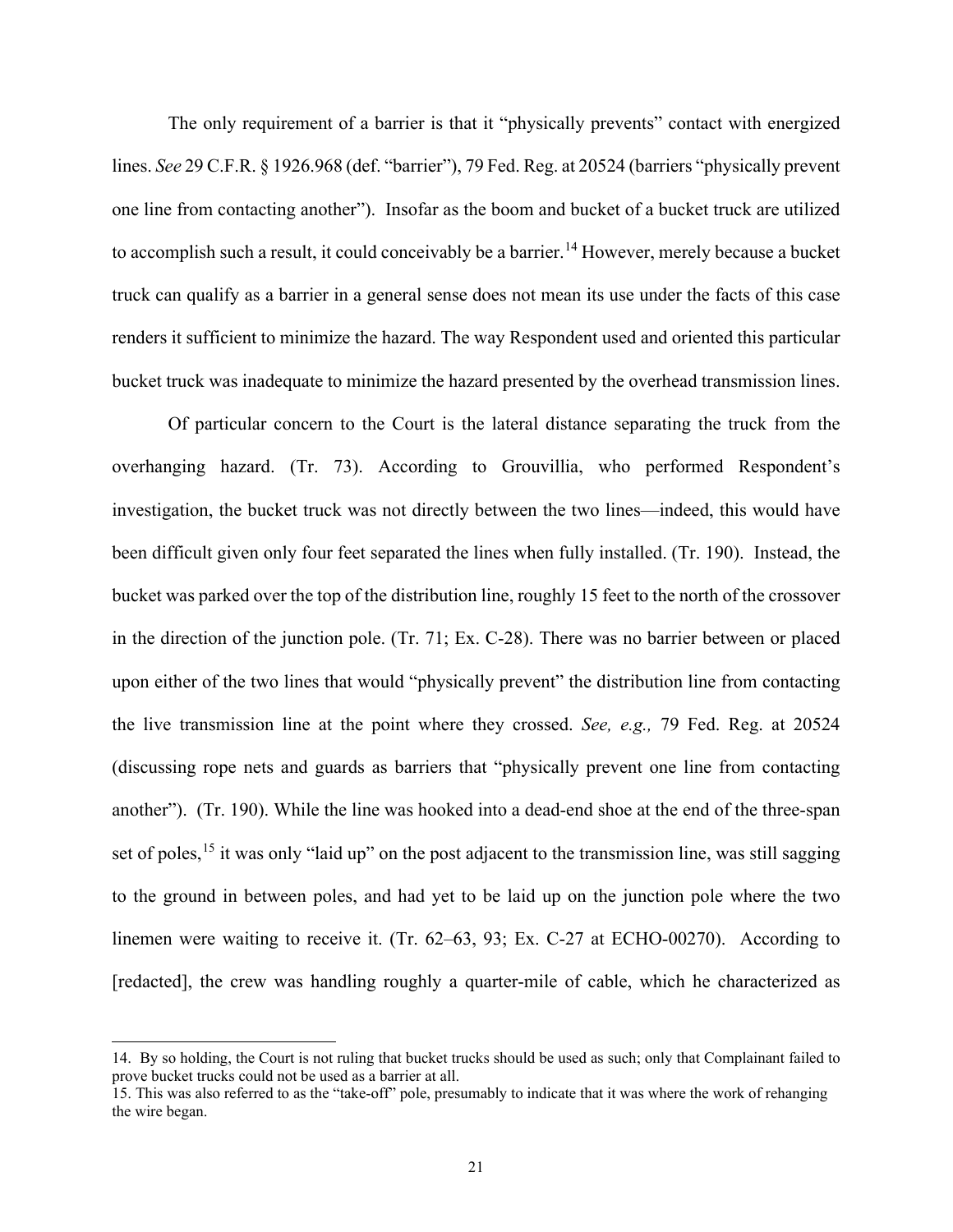"flexible" and "not heavy". (Tr. 138–39). This not only left ample space for the cable to rebound upwards, but it also meant there was an ample amount of cable capable of rebounding.

Further highlighting the inadequacy of Respondent's efforts to address the hazard of the transmission lines is the manner in which it addressed the adjacent, energized distribution lines on the junction pole. As illustrated in the photographic exhibits, Respondent placed rubber blankets/guts over each of the adjacent lines and extended that protection out 8 feet on both sides of the pole. (Tr. 100; Ex. C-5 at 6–8). Thus, there was a barrier that physically prevented contact with the energized line at the potential point of contact: if the line to be installed whipped upwards, it would strike the rubber barrier. Respondent did not install barriers on the transmission lines because they did not have crew members qualified to work on them. Thus, in lieu of hiring someone to barricade the transmission lines, Respondent opted to use a single bucket truck, which Wayne could not operate any closer than 15 feet from the transmission lines due to Respondent's self-imposed minimum clearance distance. There was nothing in between the two lines at the potential point of contact.[16](#page-21-0) 

Considering the foregoing circumstances, the Court finds Respondent failed to institute adequate barriers to address the specific hazard of the transmission lines.<sup>[17](#page-21-1)</sup> It is one thing to reduce the potential for a hazard to occur; it is quite another to minimize that possibility. *See Davis H. Elliot*, 26 BNA OSHC 1851 at \*48 (rejecting argument implying a reduction in hazard is equivalent to minimizing the hazard). Although the bucket truck would prevent the line from bouncing

<span id="page-21-0"></span><sup>16.</sup> Some witnesses testified about induced energy or jumping, such that the lines at issue would not have to touch, but only come close enough, to transfer electricity from the live line to the de-energized one. Though it was referenced in some contemporaneous accounts and at trial, the Court was not presented with enough information to opine further on it; however, the extent to which such potential exists highlights the importance of considering the possibility of contact.

<span id="page-21-1"></span><sup>17.</sup> Respondent also characterized the gloves worn by the crew members as barriers. (Tr. 124). While that may be the case under a different set of circumstances—as with the bucket truck—the voltage rating was limited to 30kv, which is less than half of the voltage running through the transmission line. (Tr. 125). This is not an adequate barrier.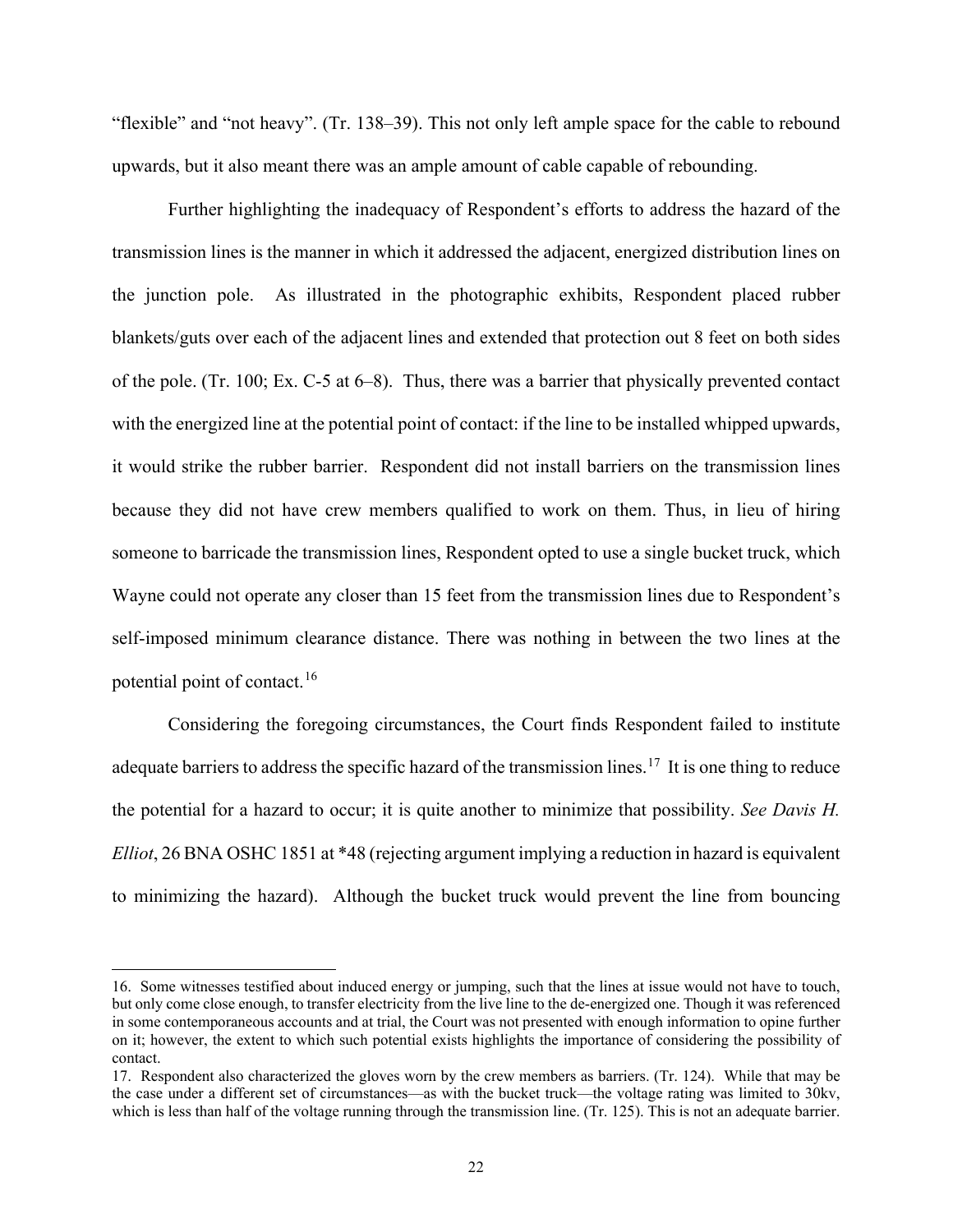upwards at the point where it was located, the truck was not located underneath the potential point of contact, i.e., the transmission line. According to the trial testimony, the distribution line, which was a quarter-mile long and flexible, was not fastened anywhere but the post farthest from the junction pole; elsewhere it was merely laid up on the crossarm or stretched out across the ground. Along the entire distribution line being worked on, there was a single point at which it could rebound into an energized 69kv transmission line. Respondent opted to place a bucket truck over the top of the distribution line 15 feet to the north of this point. While this positioning may have been appropriate from the standpoint of Respondent's minimum approach distance requirements, there was nothing to physically prevent the remaining portion of the line from bouncing upwards at the point where the transmission line crossed over, or at any other point along the three spans of line.

# **4. Respondent Did Not Employ "Equivalent Measures" to Address the Hazard**

As an alternative to tension-stringing or barriers, the cited standard allows an employer to institute "equivalent measures" to minimize the possibility of contact with energized power lines. *See* 29 C.F.R. § 1926.964(b)(1). This term, of course, is also undefined; however, the onus is on Respondent to adopt measures that provide protection equal to tension-stringing and/or barriers. To illustrate, the Court will briefly recount the two cases cited above, both of which provide examples of how employers have attempted to utilize (with varying degrees of success) "equivalent measures" to comply with the standard.

In *Williams*, the crew opted to treat the line as energized—even though it was not—during the period of time they were working on it. *Williams*, 13 BNA OSHC 1834. To treat the line as energized meant to "barricade, insulate or isolate yourself from the line, and insulate, isolate your equipment from the line where nobody, the public or the people that are working the job, will make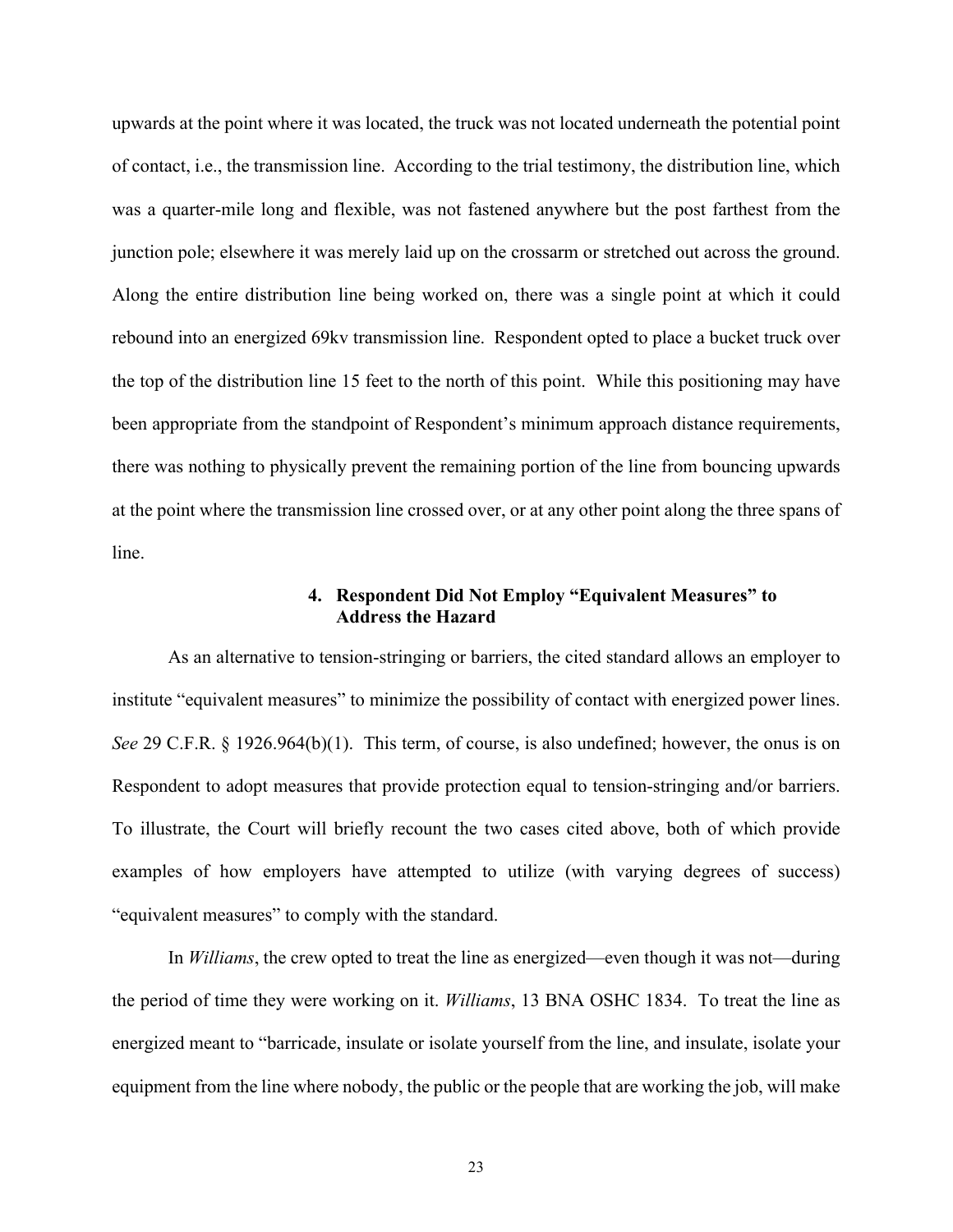accidental contact." *Id.* at \*7 (quoting with approval to safety director for Montana Power Company). The ALJ found the employer took adequate steps to safeguard its employees by treating the installed line as energized and found the fatality that occurred was the result of employee misconduct. *Id.*

The employer in *Davis H. Elliot* attempted something similar; however, the ALJ found the employer's efforts wanting. Davis' crew performed a ground pull of the wire to be installed, during the course of which, the wire rebounded upward into an overhead, energized power line. *Davis H. Elliot*, 26 BNA OSHC 1851. Davis argued the distance between the overhead line and the ground was a sufficient barrier to prevent accidental contact. *Id.* The ALJ disagreed and found "[t]here is no equivalent protection when the wire being ground-pulled is close enough to contact the energized line." *Id.* Accordingly, the ALJ concluded that ground-pulling, as executed by Davis, was not equivalent to tension-stringing or the use of insulating barriers and found Davis violated the standard.<sup>[18](#page-23-0)</sup>

While Respondent instituted multiple measures to address the various hazards present at the worksite, the only measures in place to address the potential for contact with the transmission line were the bucket truck and rubber gloves that were not rated for the highest level of voltage to which Respondent's employees were exposed. As the Court concluded above, the truck, alone, was insufficient as a barrier to minimize the hazard. The Court does not find Respondent, aside from the insufficiently protective gloves, implemented any additional, equivalent measures to

<span id="page-23-0"></span><sup>18.</sup> When determining the proper meaning of "equivalent measures", the ALJ relied on the standard's requirements for tension-stringing, which cross-reference a separate set of requirements within the standard cited. *See Davis H. Elliot*, 26 BNA OSHC 1851 (citing 29 C.F.R. § 1910.269 $(q)(2)(ii)$ ). The Court need not rely on these equivalent measures, as neither the bucket truck nor the rubber gloves, either individually or in tandem, were sufficient to minimize the possibility of contact with the transmission line.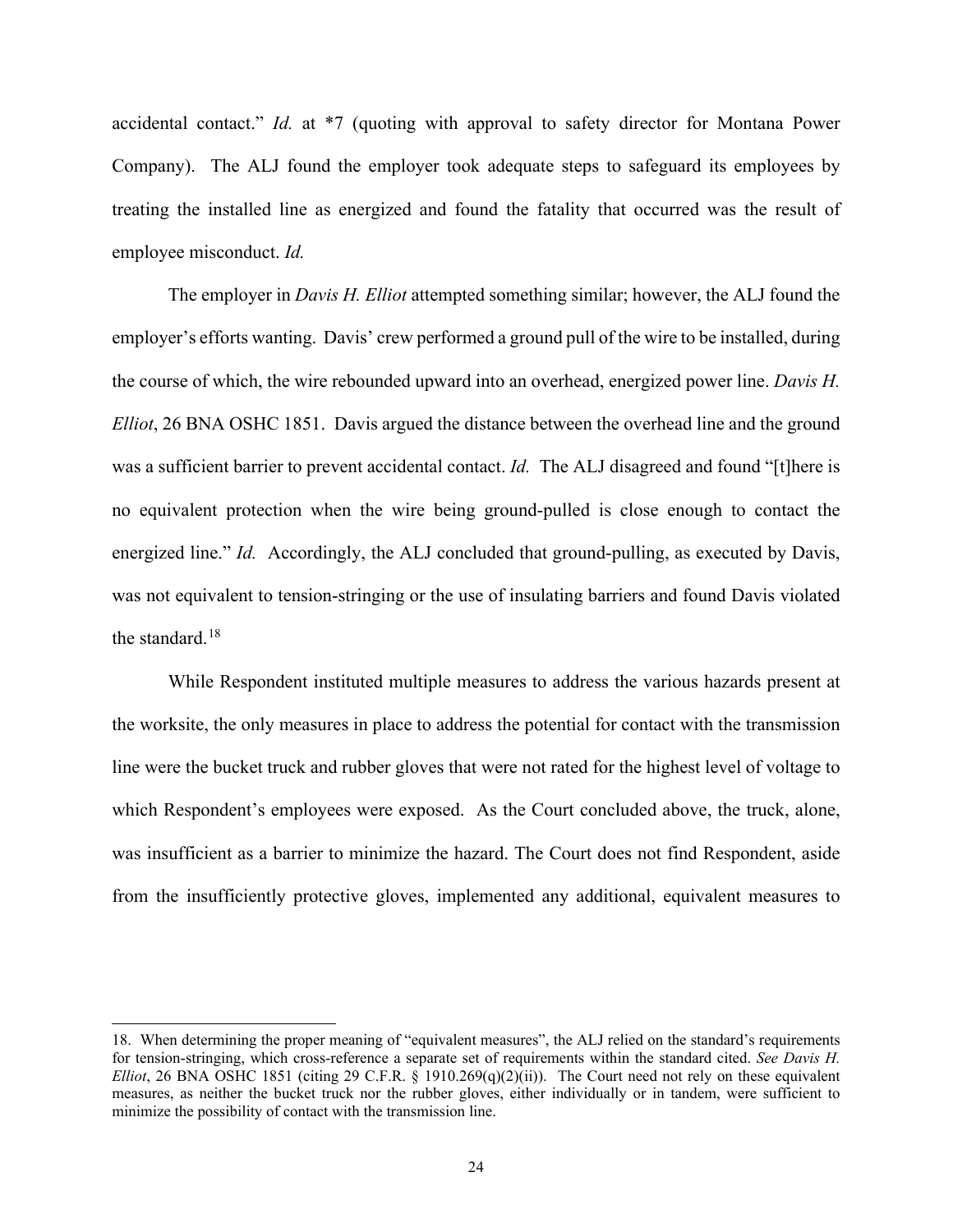prevent exposure to the high-voltage transmission line. Accordingly, the Court finds the terms of the standard were violated.

#### **iii. Respondent's Employees Were Exposed to the Hazard**

To establish exposure, Complainant "must show that it is reasonably predictable either by operational necessity or otherwise (including inadvertence), that employees have been, are, or will be in the zone of danger." *Fabricated Metal Prods., Inc.*, 18 BNA OSHC 1072 (No. 93-1853, 1997) (citing *Rockwell Int'l Corp.*, 9 BNA OSHC 1082 (No. 12470, 1980) & *Gilles & Cotting, Inc.*, 3 BNA OSHC 2002 (No. 504, 1976). Respondent's groundmen, including [redacted] and [redacted], were handling the downed distribution line when it whipped upward and contacted the energized transmission line. At that time, the lines were not outfitted with barriers, nor were Respondent's employees properly equipped with gloves designed to withstand the highest voltage to which they could be exposed. Accordingly, the Court finds Respondent's employees were exposed to the hazard.

### **iv. Respondent Knew of the Hazardous Condition**

"To establish knowledge, the Secretary must prove that the employer knew or, with the exercise of reasonable diligence, should have known of the conditions constituting the violation." *Central Florida Equip. Rentals, Inc.*, 25 BNA OSHC 2147 (No. 08-1656, 2016). To satisfy this burden, Complainant must show "knowledge of the *conditions* that form the basis of the alleged violation; not whether the employer had knowledge that the conditions constituted a hazard." *Id.* "Although the Secretary has the burden to establish employer knowledge of the violative conditions, when a supervisory employee has actual or constructive knowledge of the violative conditions, that knowledge is imputed to the employer, and the Secretary satisfied his burden of proof without having to demonstrate any inadequacy or defect in the employer's safety program."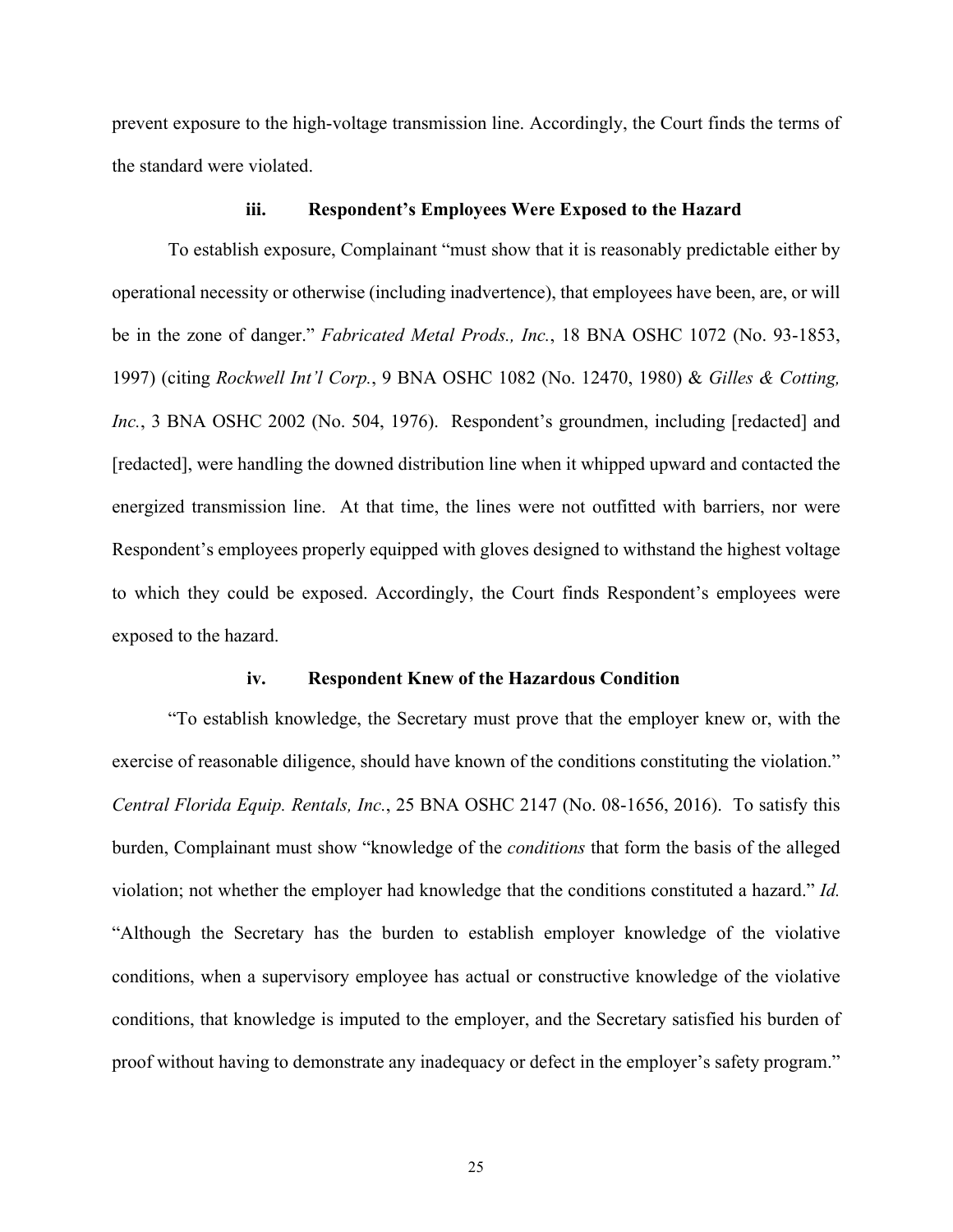*Dover Elevator Co.*, 16 BNA OSHC 1281 (No. 91-862, 1993); *see also Dana Container*, 25 BNA OSHC 1776 (No. 09-1184, 2015) (citing *Dover* for same proposition).

Respondent's worksite was supervised by Brad Brouillette. Brouillette was responsible for developing a work safety plan and for conveying the elements of that plan to his subordinates. (Tr. 35–36, 55; Ex. C-12). Part of the plan required Brouillette to serve as the "required observer" for the worksite. (Ex. C-12). Brouillette's testimony illustrates he was aware of all relevant hazards on the worksite, including the location where the transmission lines crossed over the distribution line being installed. Because Brouillette was Respondent's on-site foreman, the Court finds his knowledge is properly imputed to Respondent.

## **v. The Violation Was Serious**

A violation is "serious" if there was a substantial probability that death or serious physical harm could have resulted from the violative condition. 29 U.S.C. § 666(k). Complainant need not show that there was a substantial probability that an accident would actually occur; he need only show that if an accident occurred, serious physical harm could result. *Phelps Dodge Corp. v. OSHRC*, 725 F.2d 1237, 1240 (9th Cir. 1984). If the possible injury addressed by a regulation is death or serious physical harm, a violation of the regulation is serious. *Mosser Construction*, 23 BNA OSHC 1044 (No. 08-0631, 2010); *Dec-Tam Corp*., 15 BNA OSHC 2072 (No. 88-0523, 1993).

**V.** One of Respondent's employees suffered severe burns requiring hospitalization, and another was fatally electrocuted as a result of his exposure to the hazard. The violation was serious. Accordingly, the Court shall AFFIRM Citation 1, Item 1, alleging a serious violation of 29 C.F.R. § 1926.964(b)(1).**Penalty**

In calculating appropriate penalties for affirmed violations, Section  $17(i)$  of the Act requires the Commission give due consideration to four criteria: (1) the size of the employer's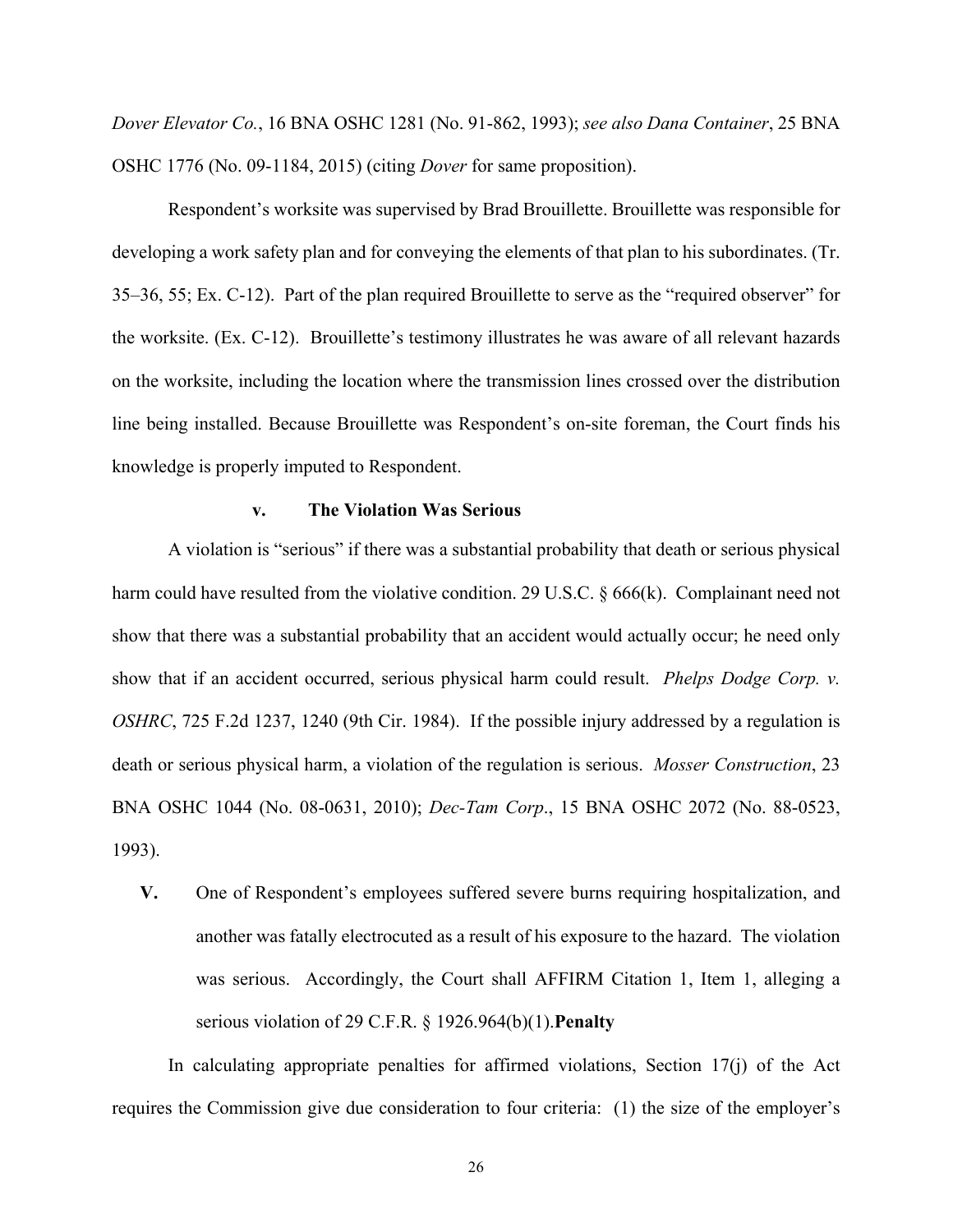business, (2) the gravity of the violation, (3) the good faith of the employer, and (4) the employer's prior history of violations. Gravity is the primary consideration and is determined by the number of employees exposed, the duration of the exposure, the precautions taken against injury, and the likelihood of an actual injury. *J.A. Jones Construction Co.*, 15 BNA OSHC 2201 (No. 87-2059, 1993). It is well established that the Commission and its judges conduct *de novo* penalty determinations and have full discretion to assess penalties based on the facts of each case and the applicable statutory criteria. *Valdak Corp*., 17 BNA OSHC 1135 (No. 93-0239, 1995); *Allied Structural Steel*, 2 BNA OSHC 1457 (No. 1681, 1975).

Complainant proposed a penalty of \$12,675. According to CSHO Gay, he assessed the citation as high gravity and high probability. This assessment was predicated on the fact that death or serious injury were the most likely injuries that could result from exposure, and that the probability of such an occurrence was high given the lack of adequate protection between the transmission and distribution lines. That such an unfortunate incident occurred reinforces this conclusion. Complainant did not provide any discounts for good faith, history, or size. While the Court generally agrees with Complainant's assessments as being supported by the record, the Court does not agree with Complainant's decision not to award a discount for size. According to Grouvillia, Respondent has roughly 70 employees, or nearly one-quarter of what would be considered a large employer under Complainant's Field Operations Manual. (Tr. 158). Size, unlike good faith or history, has nothing to do with the character of the employer or its attempts to comply; rather, it merely reflects a considered judgment that smaller employers are likely less able to afford penalties towards the top of the scale than their larger counterparts. As such, the Court shall apply a 10% discount based upon Respondent's size, to which the Court must give due consideration.